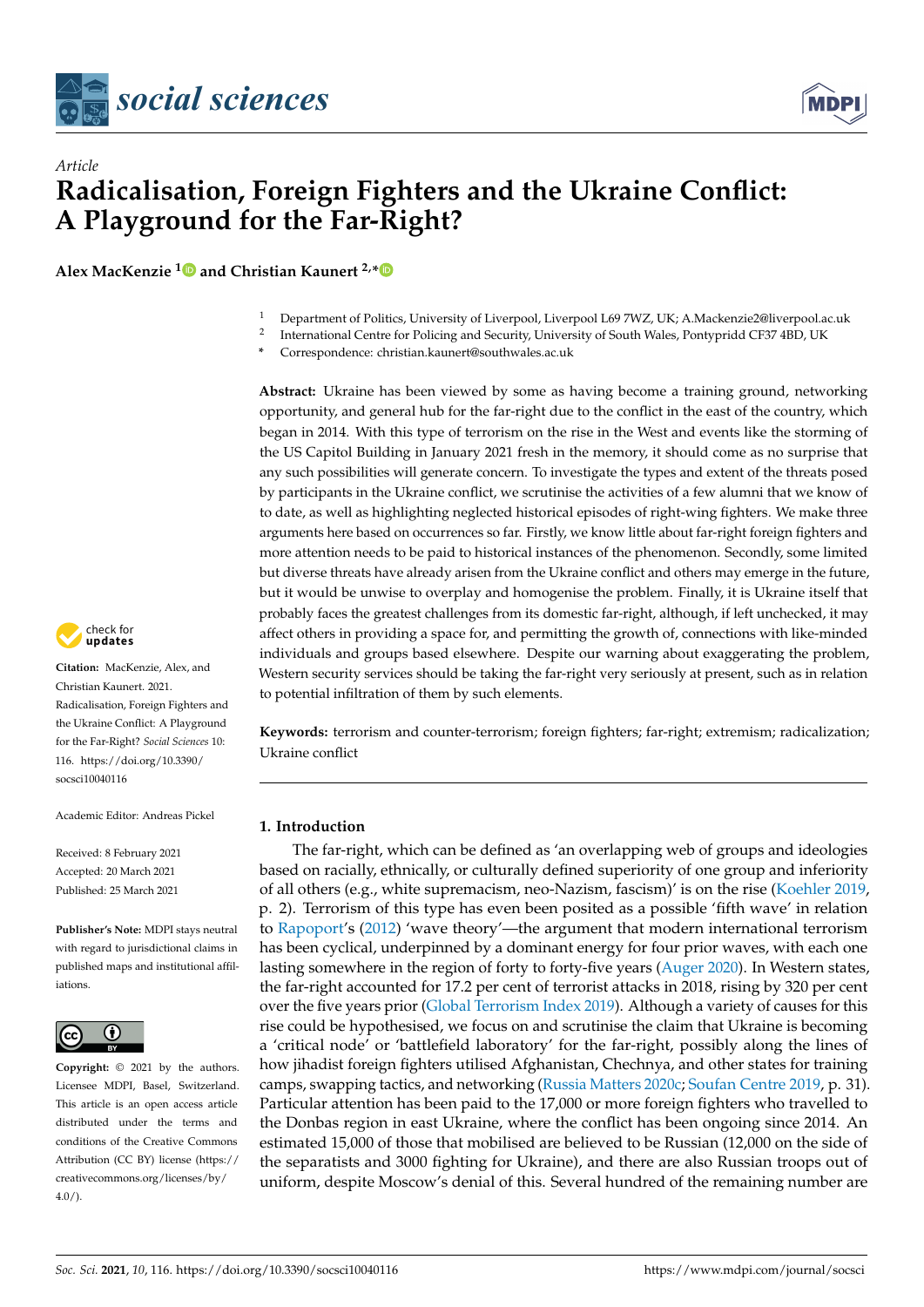thought to hail from Western states and hold far-right beliefs, and it is these that we focus on here [\(The Guardian](#page-15-0) [2019c;](#page-15-0) [Koch](#page-14-4) [2019,](#page-14-4) p. 8; [Legiec](#page-14-5) [2019;](#page-14-5) [Soufan Centre](#page-14-3) [2019,](#page-14-3) p. 29).

Foreign fighters motivated by many different belief systems have been extensively covered, with jihadists being most frequently focused on in recent times, especially those who joined Islamic State (IS) [\(Arielli](#page-12-1) [2012,](#page-12-1) [2020;](#page-12-2) [Hegghammer](#page-13-1) [2010/11;](#page-13-1) [Malet](#page-14-6) [2013;](#page-14-6) [Tam](#page-15-1)[mikko](#page-15-1) [2018\)](#page-15-1). Much concern has surrounded the possibility of violence and other challenges upon their return, although there is mixed evidence for this in history [\(Altier et al.](#page-12-3) [2019;](#page-12-3) [Byman](#page-12-4) [2015;](#page-12-4) [Cragin](#page-12-5) [2017;](#page-12-5) [Malet and Hayes](#page-14-7) [2018;](#page-14-7) [Milton](#page-14-8) [2020;](#page-14-8) [Reed et al.](#page-14-9) [2017;](#page-14-9) [de Roy](#page-13-2) [van Zuijdewijn](#page-13-2) [2016\)](#page-13-2). Despite this, the same attention has not been extended to far-right foreign fighters either historically or more contemporarily. This is surprising given that they have appeared in several conflicts over the last century alone. We know little about why they went, the networks they were involved in before going and on return, how they reached the battlefields, what they did in the conflicts, and their activities post-foreign fighting. These same questions could be asked of the far-right fighters in Ukraine today. Threats posed by such fighters are not historically unprecedented, with there being a few examples of the involvement of returnees in training far-right militias in the US, as well as subsequent violent activity by European fighters [\(Belew](#page-12-6) [2018;](#page-12-6) [Ibrahim and Karcic](#page-13-3) [2019\)](#page-13-3). We mostly focus on foreign fighters, but also consider other associated ways in which Ukraine has been used by the far-right.

We make three arguments here based on occurrences so far. Firstly, we know little about far-right foreign fighters and more attention needs to be paid to historical instances of the phenomenon. Secondly, some limited but diverse threats have already arisen from the Ukraine conflict and others may emerge in the future, but it would be unwise to overplay and homogenise the problem. Finally, it is Ukraine itself that probably faces the greatest challenges from its domestic far-right, although, if left unchecked, it may affect others in providing a space for, and permitting the growth of, connections with like-minded individuals and groups based elsewhere. Despite our warning about exaggerating the problem, Western security services should be taking the far-right very seriously at present, such as in relation to potential infiltration of them by such elements. Our paper is structured in three main sections. To begin with, we discuss the absence of far-right foreign fighters in studies of the more general phenomenon and provide historical evidence to suggest that threats posed by returnees are possible. Secondly, we discuss the importance of the far-right in Ukraine and explain the appeal of the conflict for such foreign fighters. Finally, we move on to an investigation of the alumni of the conflict, selecting a few different types of threats that have subsequently emerged. These individuals shine a light on many aspects of the contemporary far-right. While not being too dismissive and recognising that it only takes one or a handful of individuals to harm a lot of people, between our alumni, it is difficult to see signs of a truly imminent and massive co-ordinated threat materialising. Our conclusion considers some of the longer-term problems that such foreign fighters might pose, as well as suggesting avenues for future research.

## **2. Far-Right Foreign Fighters and Terrorists: Challenges Neglected?**

Today, the main terrorist threat to the US is seen as stemming from white supremacism [\(Jones et al.](#page-13-4) [2020\)](#page-13-4); the fastest growing terrorist challenge in the UK is from the far-right [\(The Guardian](#page-15-2) [2019b\)](#page-15-2); and a number of EU member states, especially Germany, are experiencing the rise of groups and violence that are inspired by extreme right-wing beliefs [\(The Economist](#page-15-3) [2020;](#page-15-3) [Europol](#page-13-5) [2020\)](#page-13-5). Some recent terrorist attacks have been significant in scale and ambitious in terms of desired objectives, such as those by Anders Behring Breivik in Norway in 2011, Dylann Roof in the US in 2015, and Brenton Tarrant in New Zealand in 2019, all of whom hoped to incite racial conflict. Furthermore, scholars have recently warned of the possibility of right-wing terrorism becoming a more transnational problem [\(Caini and Parenti](#page-12-7) [2009;](#page-12-7) [Mammone et al.](#page-14-10) [2012\)](#page-14-10). It seems to be the case that far-right movements are better-connected than they were in the past due to improved technology, among other factors. However, caution is necessary in that we do not see far-right groups as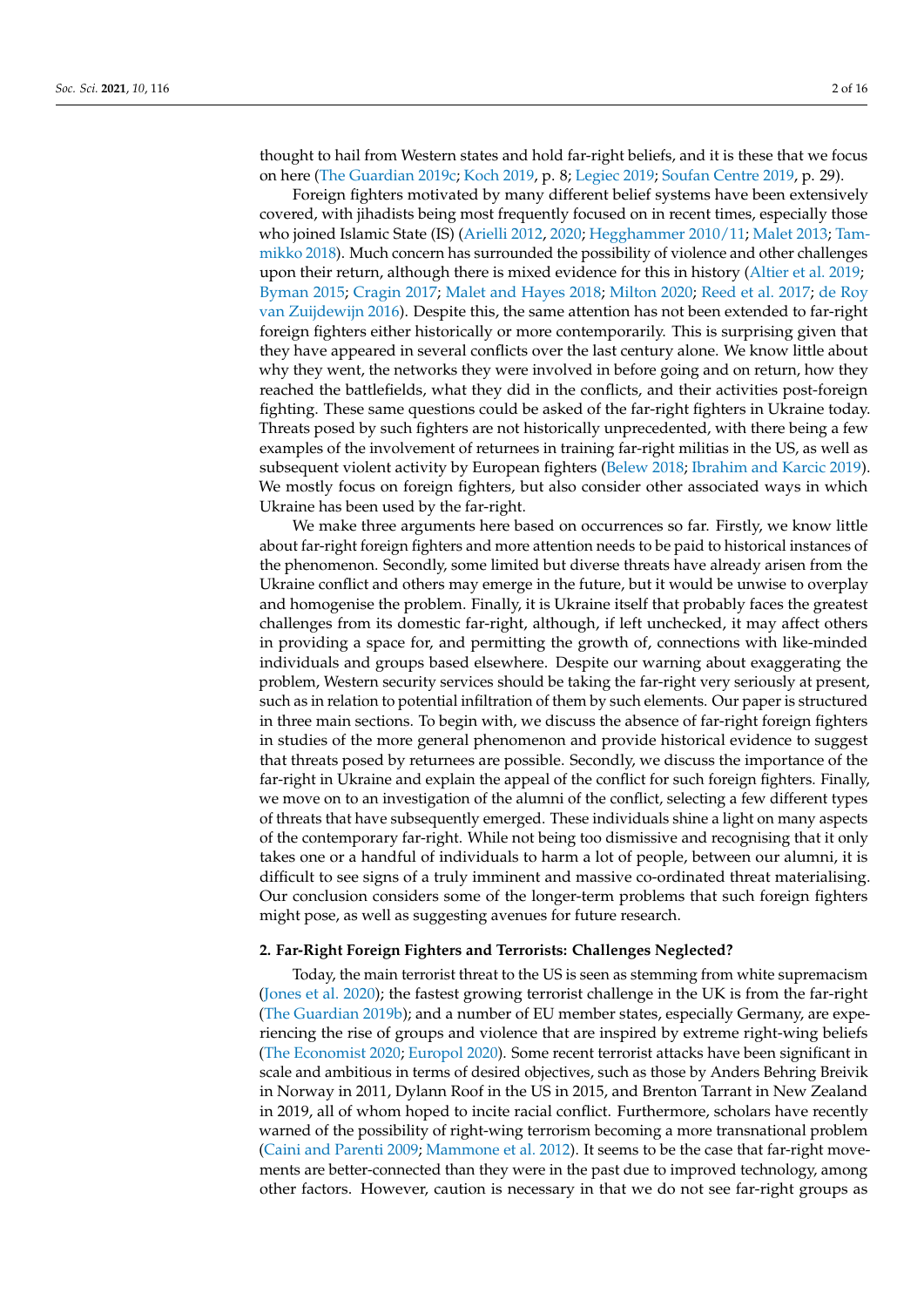monolithic or as capable of planning or even desiring co-ordinated attacks across countries. Indeed, we are keen not to repeat the mistakes made in relation to jihadist terrorists, where aligned groups had regional or national concerns that Al Qaeda core did not necessarily share [\(Cronin](#page-12-8) [2006,](#page-12-8) p. 41). In a similar way, there are different kinds of far-right groups, which may not always align themselves with each other, despite the presence of linkages of some kind, or may do so merely opportunistically. It is important to be aware of such distinctions, including revolutionary, reactive, vigilante, racist, millenarian, and youth counterculture types, as [Sprinzak](#page-14-11) [\(2012\)](#page-14-11) shows. Indeed, particularism may have been, as well as continuing to be, an obstacle to co-operation with others on the far-right. Having said this, white supremacism or white nationalism may now provide an overarching adhesive ideology for these disparate elements, but this does not mean that the far-right and white supremacism are synonymous. This section highlights the neglected issue of far-right foreign fighters in historical conflicts and their links to terrorism and more. In particular, we focus on what they did on return in order to both justify our call for more historical research and to provide context for the current circumstances.

Foreign fighters, which are 'non-citizens of conflict states who join insurgencies during civil conflict', have become of growing interest to scholars over the past few decades, and a range of cases have been examined [\(Malet](#page-14-6) [2013,](#page-14-6) p. 9). However, right-wing foreign fighters, and their myriad post-conflict activities, are conspicuously absent in both historical and more contemporary studies. This is odd considering several cases and the recent focus and concern about jihadist returnees, as well as rising problems with the far-right. There are several under-researched instances of right-wing volunteers in conflicts, including the Spanish Civil War in the 1930s, the Rhodesian Bush War of the 1960s and 1970s, Nicaragua in the 1980s, the Balkan wars of the 1990s and the Middle East and Syria and Ukraine in the 2010s [\(Arielli](#page-12-1) [2012;](#page-12-1) [Belew](#page-12-6) [2018;](#page-12-6) [Ibrahim and Karcic](#page-13-3) [2019;](#page-13-3) [Koch](#page-14-4) [2019;](#page-14-4) [Malet](#page-14-6) [2013\)](#page-14-6).

In terms of specific examples, [Belew](#page-12-6) [\(2018,](#page-12-6) p. 78) has connected US right-wing volunteer fighters and mercenaries in the above conflicts with extremist movements in the US. She clearly documents the links between the US-based Civilian Military Assistance (CMA) group, which was involved in Nicaragua in the 1980s and conducted border patrols in the US using tactics similar to the earlier Ku Klux Klan Border Watch, and what she calls the white power movement. Furthermore, [Belew](#page-12-6) [\(2018,](#page-12-6) p. 80) demonstrates that, although the US contingent in the Rhodesian Bush War was small—somewhere between 40 and 2300—'it left an indelible cultural imprint'. Far-right individuals from other states also travelled to fight in Rhodesia, although we should be aware that the conflict was framed by the government under Ian Smith as a battle against communism, thereby making it likely to appeal to anti-communists also, who must be separated from white supremacists [\(Centre for the Analysis of the Radical Right](#page-12-9) [2020;](#page-12-9) [Evans](#page-13-6) [2007\)](#page-13-6). Rhodesia has recently become of great interest in the white supremacist imagination, and historical links to the extreme right in the West warrant further investigation [\(New York Times](#page-14-12) [2018\)](#page-14-12).

Similarly, Europe has been no stranger to far-right activity. In terms of threats from returning foreign fighters in history, one instance from the 1990s is worthy of discussion. Jackie Arklov, who was involved in torture while participating in the Balkan conflict, started a terrorist group on return to Sweden, and was convicted of killing two police officers in 1999 [\(The Guardian](#page-15-4) [1999\)](#page-15-4). More generally, the Balkans episodes of the 1990s have been argued to be key in inspiring a generation of Christian terrorists [\(Ibrahim and Karcic](#page-13-3) [2019\)](#page-13-3). However, such individuals have too rarely been subject to significant academic research.

We should be aiming to find out what more of these far-right fighters did on their return, with the problems being that they did not necessarily fight for recognised terrorist groups abroad and some may have even been involved in domestically popular causes or offering useful deniability for governments, however uncomfortable recognition of these possibilities might be. Furthermore, it may simply be that their activities on return have not been classified as terrorism or as being of concern. One of the great dangers herein is that right-wing violence has been played down in Western states by individualising it when instead intolerant attitudes towards minorities are more widespread and that even those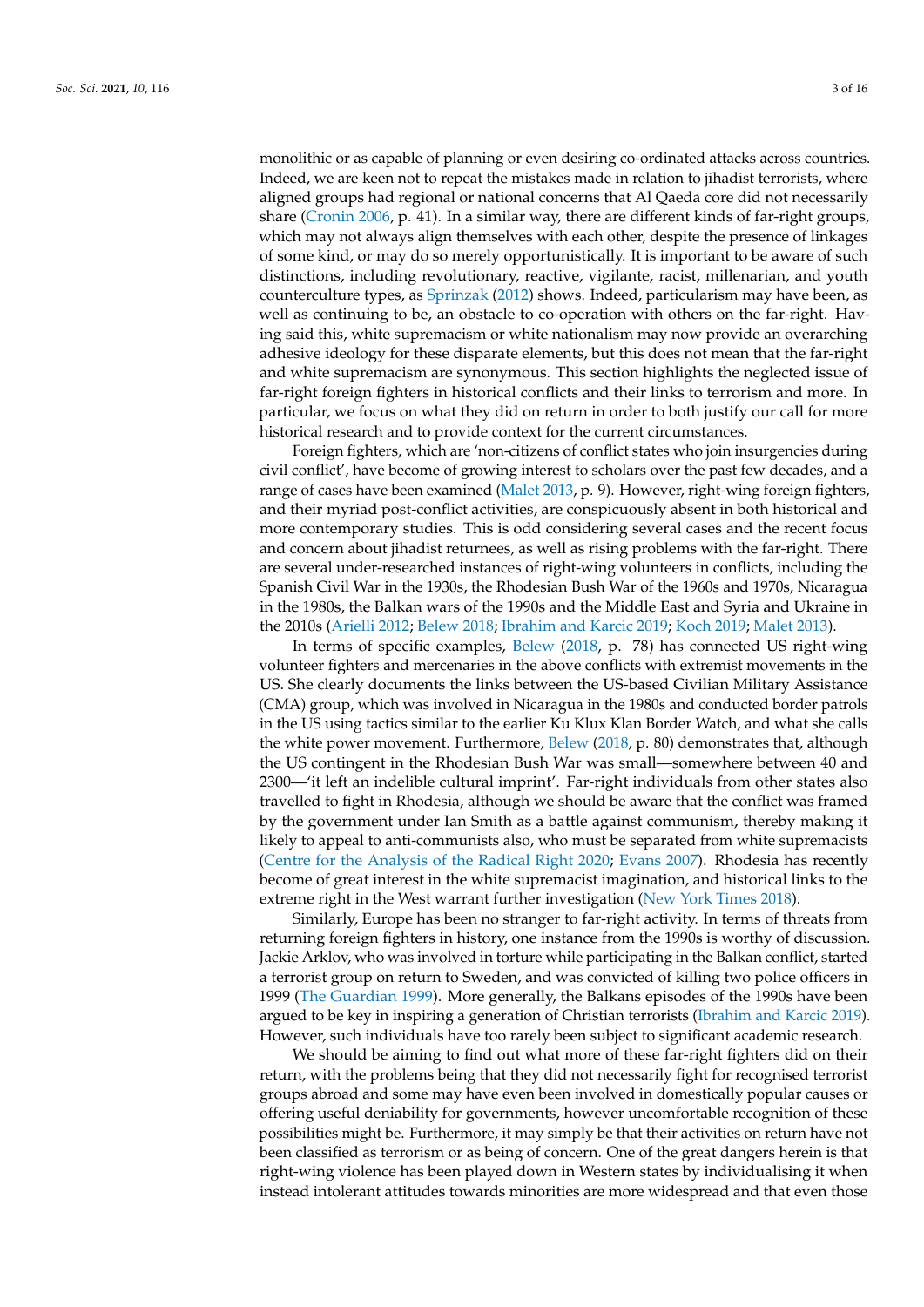far-right narratives that allegedly reject violence can end up inspiring it [\(Berntzen and](#page-12-10) [Sandberg](#page-12-10) [2014\)](#page-12-10). It is also possible that the problem has been one of separating terrorism from hate crime or political activism and thus to do with legal definitions or turning a blind eye to the problem for reasons of political convenience. These are causes for concern because the longer a threat is neglected, the more of a problem it could become. One powerful and very concerning example of this neglect relates to how far-right individuals and groups have become infiltrated the security services of Western states, thereby allowing serious problems to emerge before being addressed, as has happened in both the US and Germany in their security apparatuses recently [\(Deutsche Welle](#page-13-7) [2020a;](#page-13-7) [German](#page-13-8) [2020\)](#page-13-8).

In short, far-right foreign fighters in historical and contemporary conflicts have been neglected, and this is despite evidence of harmful activities post-conflict, this type of violence being on the rise, and concern about other foreign fighters. Caution is warranted in not viewing this as a monolithic threat, and to ensure that we understand different kinds of relationships and underlying belief systems that may be quite different when subjected to proper scrutiny. Given this set of challenges, we now turn to a discussion of the Ukraine conflict to better understand the circumstances in the country and why it has been viewed as attractive to the far-right, including foreign fighters.

## **3. Ukraine and the Far-Right**

Eastern Europe has, for a long time, been viewed as a region with popular farright movements, although these are very diverse and not necessarily connected to each other [\(Bustikova](#page-12-11) [2018\)](#page-12-11). Far-right elements in Ukraine gained notoriety during the Euromaidan revolution of 2013–2014, which led to the removal of pro-Russian president Viktor Yanukovych and a turn towards the West [\(Freedom House](#page-13-9) [2018\)](#page-13-9). They were, however, a neglected problem before the revolution [\(The Guardian](#page-15-5) [2014\)](#page-15-5). It now appears to be the case that the far-right are a powerful component of Ukraine's political landscape, even if not electorally popular, as well as some elements of it being increasingly well-connected to like-minded others in Europe and the US – a problem that has the potential to grow and harm others [\(Soufan Centre](#page-14-3) [2019,](#page-14-3) pp. 31–39).

The extant literature is divided over the importance of the far-right in Euromaidan, with some downplaying their role and others saying that their actions were more important than their numbers might suggest [\(Shekhovtsov and Umland](#page-14-13) [2014;](#page-14-13) [Katchanovski](#page-13-10) [2020;](#page-13-10) [Ishchenko](#page-13-11) [2016,](#page-13-11) [2020\)](#page-13-12). However significant their role overall, such actors were heavily involved during the revolution and participated in high-profile activities, even beyond Kyiv, with one such significant occurrence being the so-called 'Maidan Massacre', in which more than 100 people were killed. It has even been alleged that people were killed from Maidan positions rather than by the police in an event that was crucial for the toppling of Yanukovych [\(Katchanovski](#page-13-10) [2020,](#page-13-10) pp. 8–9). Well-known far-right groups such as Right Sector have also been linked with the clashes in Odessa from late 2013 to mid-2014, with one confrontation between rival protestors on 2 May 2014 leading to the deaths of over forty people and injuries to many more [\(Hale et al.](#page-13-13) [2018,](#page-13-13) p. 851). The far-right, therefore, seem to have had influence beyond its numbers during the Euromaidan revolution.

Not only this, but far-right groups have been closely linked to the fighting that erupted in the east of Ukraine in 2014, with the emergence of the volunteer battalions. Following the Euromaidan revolution, Russia moved in to intervene in Ukraine, which led to the former's annexation of the Crimean Peninsula. Russia's moves have been the subject of much discussion, with Moscow denying violent involvement in the Donbas, while academic literature has questioned whether the conflict was initiated due to internal issues in Ukraine or interstate problems [\(Hauter](#page-13-14) [2019\)](#page-13-14). With Russia's intervention and Ukraine's military being woefully underprepared, Kyiv turned to volunteer battalions, with thousands of individuals, many with little training, answering this call [\(Aliyev](#page-12-12) [2016;](#page-12-12) [Karagiannis](#page-13-15) [2016\)](#page-13-15). Although not all were far-right movements and people who joined far-right formations may not have known about their ideological background, a number of these have become notorious in the following years, such as the Azov Regiment, as we detail below [\(Umland](#page-15-6) [2019,](#page-15-6) p. 109). It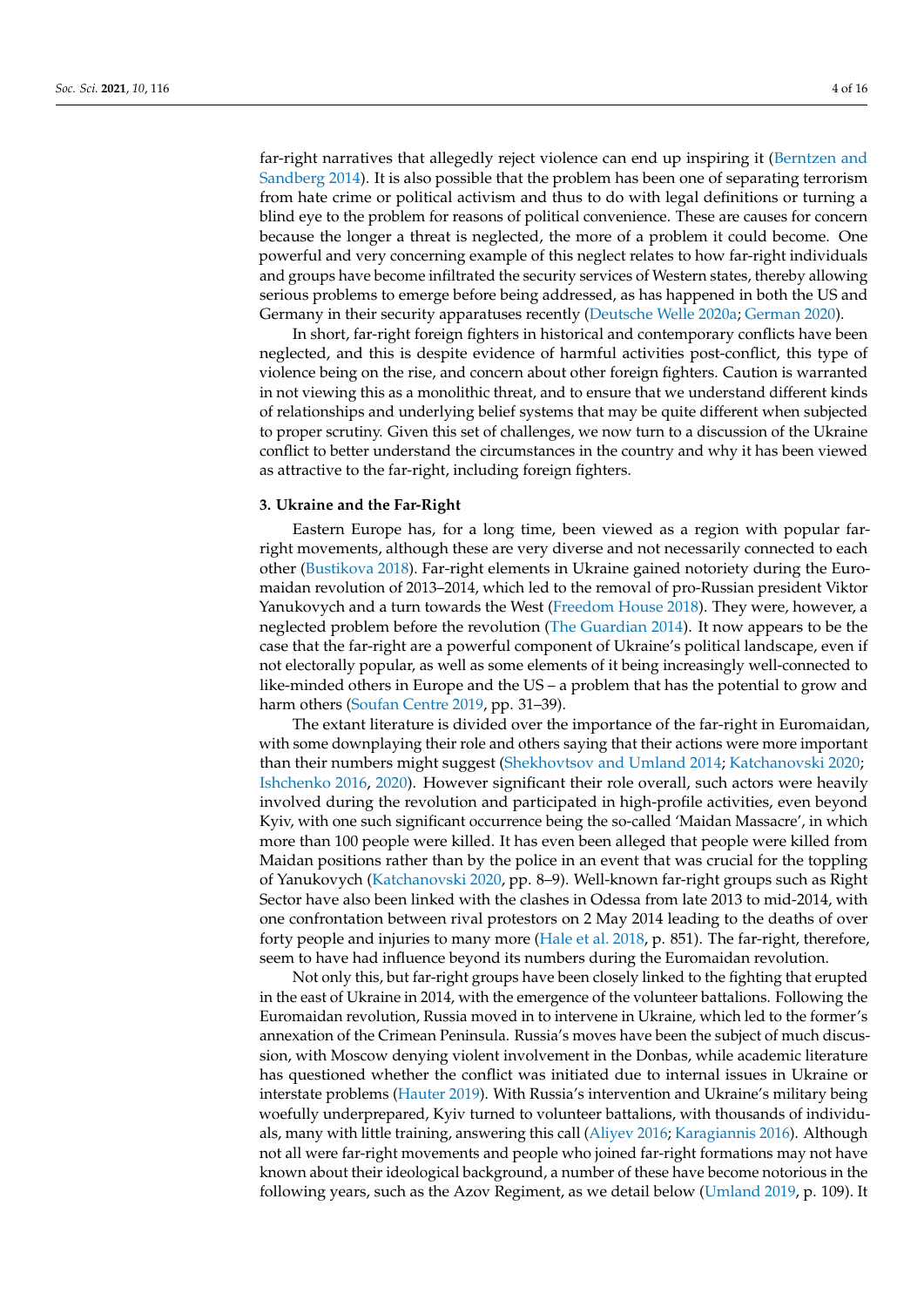has been reported that there have been somewhere in the region of 10,000 civilian casualties since 2014 due to fighting in the Donbas region, which has generally been of a low intensity [\(Council on Foreign Relations](#page-12-13) [2020\)](#page-12-13). Several ceasefires have been announced, with the latest starting on 27 July 2020 [\(Radio Free Europe/Radio Liberty](#page-14-14) [2020a\)](#page-14-14). Even so, it seems likely that occasional fighting will continue into the future.

After having provided context on the far-right in Ukraine, Russia's activities, and the creation of the volunteer battalions that foreign fighters later joined, we now progress on to discuss the aforementioned fighters in greater detail. Specifically, we identify two important issues that are prevalent in foreign fighter literature. Firstly, why these fighters have travelled to fight in Ukraine and who they are fighting for; and secondly, who they are and where they have come from. It is important that we have a general view before assessing the extent to which they may pose a threat afterwards, a task we perform in the next section. While we focus on the far-right, it is worth mentioning at this stage that there may be other threats from the far-left, although this is beyond the scope of this paper [\(Koch](#page-14-4) [2019\)](#page-14-4). The reason for emphasis on the far-right is that it seems to be a growing threat in the West, whereas the far-left is less so. Nonetheless, we do not discount this possibility, and we briefly revisit the issue of future challenges in the conclusion, where we consider the potential simultaneous homecomings of several types of foreign fighter.

## *3.1. Why Fight in Ukraine and for Whom?*

Foreign fighters started to appear in this conflict from 2014 onwards, joining the aforementioned volunteer battalions, although neither side intentionally mobilised those on the far-right at this point [\(Rekawek](#page-14-15) [2020,](#page-14-15) p. 3). What we know about foreign fighters more generally is that their reasons for travelling to fight in conflicts abroad are as numerous as they are, although some have tried to draw attention to socio-economic issues or religiosity as causes or motivations, at least in relation to IS [\(Arielli](#page-12-1) [2012;](#page-12-1) [Dawson and Amarasingam](#page-12-14) [2017;](#page-12-14) [Malet](#page-14-6) [2013;](#page-14-6) [Pokalova](#page-14-16) [2019\)](#page-14-16). One commonality across different cases that has been highlighted is how conflicts attracting foreign fighters have been defensively framed in the belief that this will appeal to targeted transnational identities [\(Malet](#page-14-6) [2013\)](#page-14-6). There is some evidence that the Ukraine conflict has been presented as protecting the frontiers of Europe from Muslims, Russians, or communists, a message that those on the present far-right would seem to be particularly susceptible to [\(ABC News](#page-12-15) [2019b\)](#page-12-15). However, far-right fighters have fought on both sides of the Ukrainian conflict and thus not just in 'defence' of the West. The discourses of the far-right in Ukraine married to the foreign fighters' own dissatisfaction appear to have been key in several decisions to fight in the country, leaving behind the hated West to fight real or imagined enemies [\(Rekawek](#page-14-15) [2020,](#page-14-15) p. 3). Evident in the interviews that the authors know of to date is that these individuals would like serious political change in their own countries, such as a nationalist revolution or 'a Donbas in my country', but are too weak to achieve this and claim to disapprove of terrorism. What is certainly the case is that the organisations they have joined were not set up, nor have as their main objective, sending fighters back to commit attacks in their home country [\(Rekawek](#page-14-15) [2020,](#page-14-15) pp. 3, 25).

The Azov Regiment, Right Sector, and Organisation of Ukrainian Nationalists were or are overtly far-right, while others are or were not so, including the Georgian National Legion. The first of these and the movement it has spawned have become particularly notorious, with Brenton Tarrant bearing one of its symbols, it being known for forging links with other Western far-right organisations, a push to deem it a foreign terrorist organisation in the US, and concern about its continuing role and activities of its former leaders [\(Atlantic](#page-12-16) [Council](#page-12-16) [2020;](#page-12-16) [Lister](#page-14-17) [2020;](#page-14-17) [Umland](#page-15-6) [2019\)](#page-15-6). However, Kyiv soon recognised the problems and negative attention brought about by the foreign fighters, including for the purpose of Russian propaganda. It therefore disbanded and integrated these groups into the military by 2016, although some rogue elements persisted into 2019. Thus, some far-right volunteers were present in Ukraine in the early stages of the conflict and others have continued to be, but the numbers are unlikely to now or have ever been very high at any specific point [\(Russia Matters](#page-14-18) [2020a\)](#page-14-18). On the Russian side, some far-right groups are participating in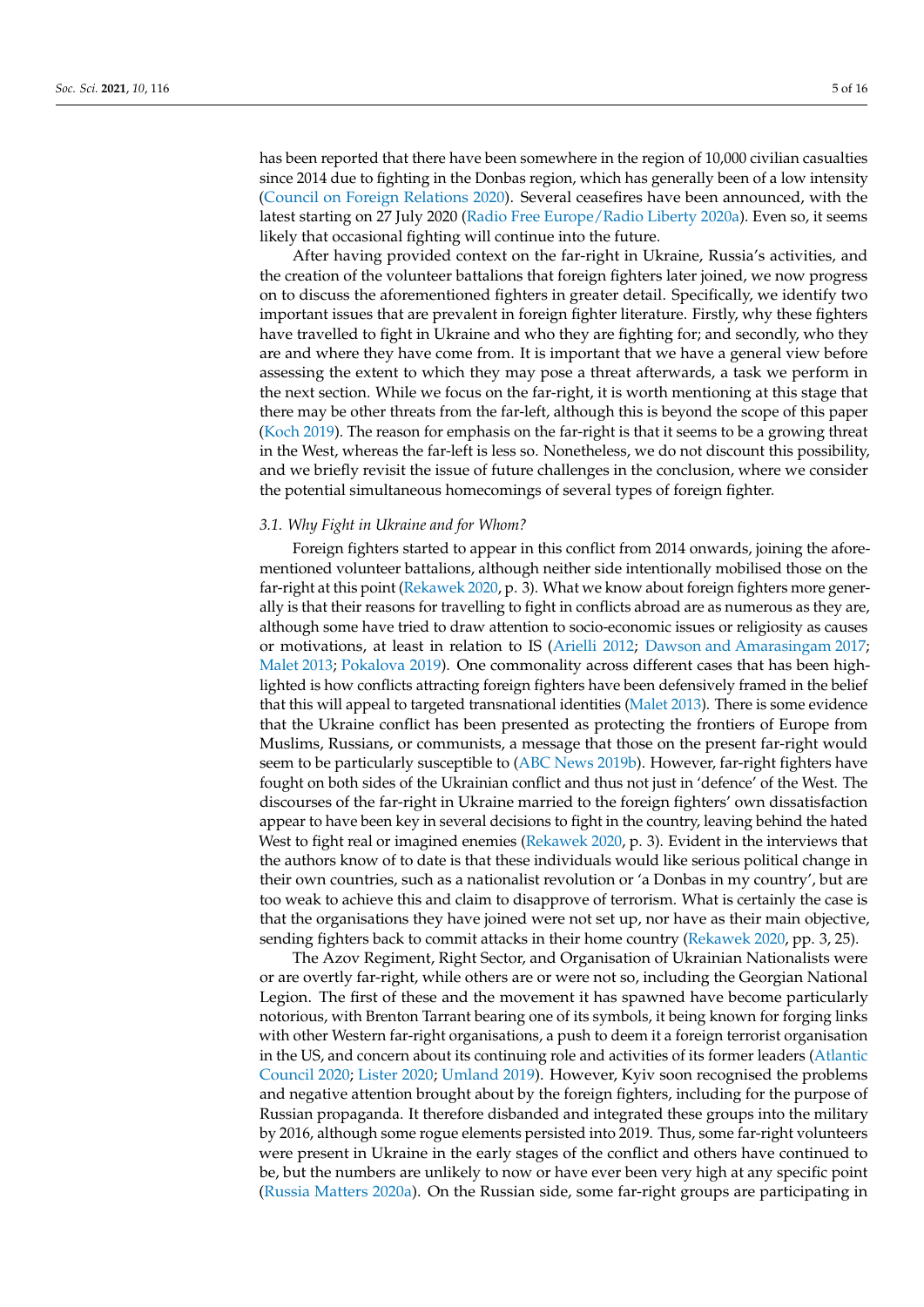the conflict, such as the Russian Imperial Movement (RIM), among whose aims include the creation of a 'Right-Wing International' [\(The Atlantic](#page-15-7) [2018\)](#page-15-7). This organisation is known to have links to European groups, including the Czechoslovak Soldiers in Reserve and the Nordic Resistance Movement (NRM), with a Russia-Scandinavia 'conveyor belt' being speculated on [\(Rekawek](#page-14-15) [2020,](#page-14-15) pp. 25–26). The NRM, a neo-Nazi organisation, was responsible for an attack on a Gothenburg refugee centre in 2017, as well as others [\(Counter-](#page-12-17)[Extremism Project](#page-12-17) [2019;](#page-12-17) [2020\)](#page-12-18). Numbers of far-right fighters on this side are difficult to establish, although they are unlikely to be high due to them demanding a high-quality of volunteer, reliance on the Russian military, and the leftist preferences of the leadership. Ultimately and further hindering the appeal of the conflict and opportunities for far-right foreign fighters is the lack of infantry combat occurring since 2016 [\(Russia Matters](#page-14-19) [2020b\)](#page-14-19).

More subtle and less clearly violent links should not be downplayed and must be mentioned before progressing, with it having been suggested that music festivals, mixed martial arts, and political conferences offer important issues and venues over which the Western far-right can network in Ukraine [\(Bellingcat](#page-12-19) [2020a;](#page-12-19) [Centre for Global Policy](#page-12-20) [2020\)](#page-12-20). Furthermore, the country is believed to offer a more permissive environment for this type of activity than others [\(Bellingcat](#page-12-21) [2020b\)](#page-12-21). We revisit this issue later on with at least one individual who has become involved in foreign fighting via this route.

## *3.2. Who Are the Fighters and Where Have They Come from?*

We now move on to a breakdown of the 17,000 foreign fighters (not including Russians soldiers out of uniform) who have participated in the conflict since 2014. To begin with the largest contingent, an estimated 15,000 Russians have been involved in the fighting in Ukraine. The other 2,000 or more came from other states, although, to be clear, not all are far-right. There are relatively large groups from Belarus (800), Germany (165), and Serbia (106), as well as France (65), Italy (55), the US (35), the UK (15), and Australia (9), which could all be considered important states facing far-right problems at present. Nordic states combined also number somewhere in the region of 87. In all, that makes about 800 from North America; EU member states, candidates, and the UK; and Australia and New Zealand [\(Soufan Centre](#page-14-3) [2019,](#page-14-3) p. 29). Although precise numbers are hard to establish, somewhere in the region of low to mid hundreds of foreign fighters who joined the conflict probably hold far-right beliefs [\(Koch](#page-14-4) [2019,](#page-14-4) p. 8).

It is believed that many of the fighters were previously or continue to be involved in the far-right milieu of the states they travelled from, with some also having been involved in political activism or having military training. Many likely know each other and have chosen sides due to personal or group connections over belief system, something that suggests shallowness of conviction or escapism [\(Rekawek](#page-14-15) [2020,](#page-14-15) pp. 3–4). It should be of concern that some ex-military are involved in far-right networks given the skills they may have learnt in their training or historical deployments, but it also suggests that they have little need of further training and could have passed skills on before fighting in Ukraine. They may, however, continue to have contacts in militaries.

Two studies that the authors know of have looked in greater depth at the fighters who have participated in the conflict, conducting interviews to do so. The first conducted eighteen interviews with fighters of seven different nationalities, as well as many others who had come into contact with the fighters and experts on the European far-right scene [\(Rekawek](#page-14-15) [2020,](#page-14-15) p. 6). This piece divides the foreign fighters into three categories. Firstly, 'resetters', who looked to use the conflict to reset or redefine themselves in their new home of Ukraine or the separatist republic. They are likely the smallest group. Secondly, 'ghosts' or those who did short stints on the front line but avoided publicity. This is a much larger group than the resetters. Thirdly, the 'adventurers' are high-profile participants and looking for fights. These could also be seen as 'war junkies', and this is probably a smaller category than the ghosts [\(Rekawek](#page-14-15) [2020,](#page-14-15) p. 20). The other study that draws on interviews with returning foreign fighters, both left and right, analyses the cases of fortynine participants in this conflict, highlighting four archetypes [\(Muraskaite](#page-14-20) [2020\)](#page-14-20). Firstly,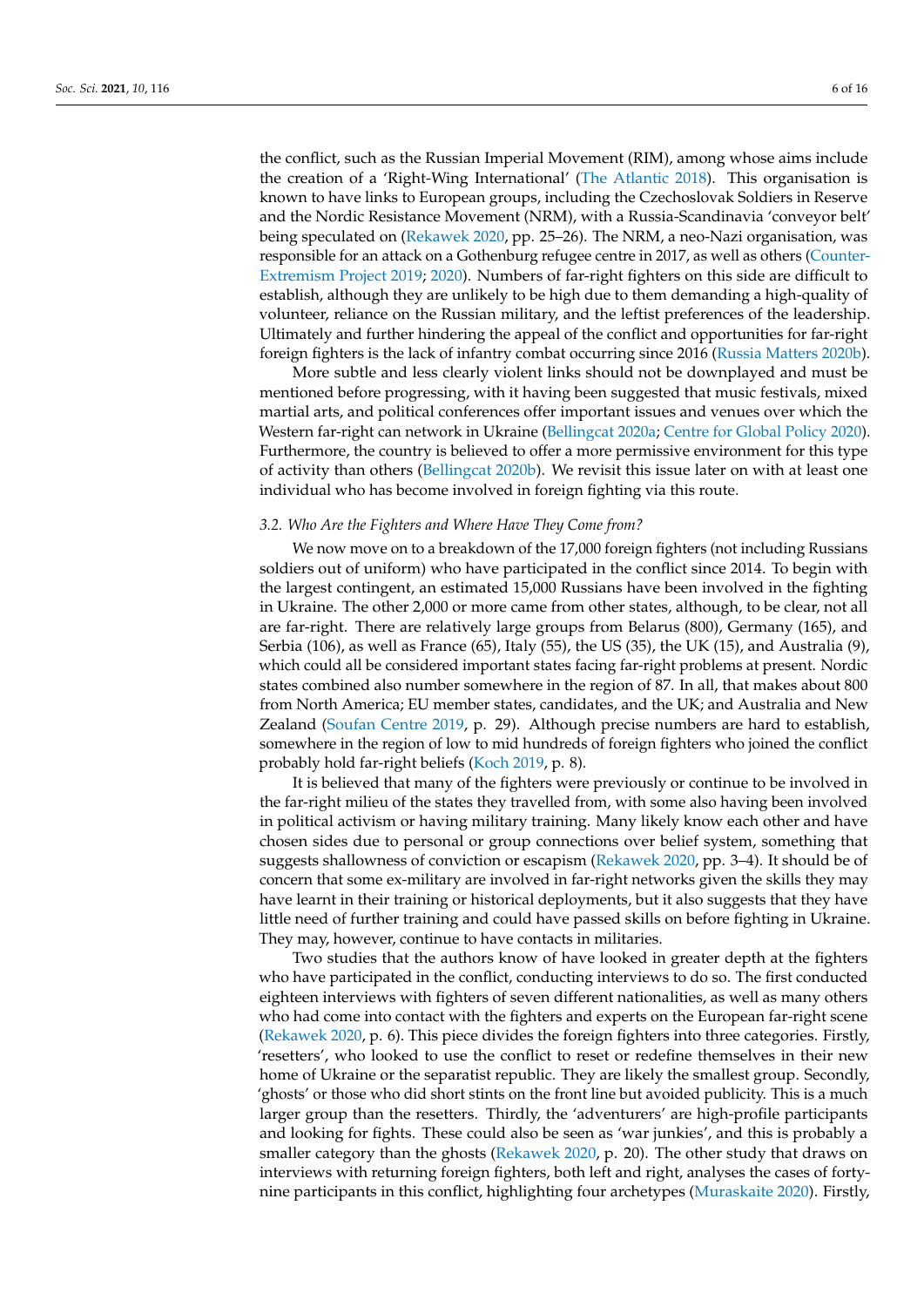'veterans with historical grievances' from historical conflicts, who want to settle old scores with Ukraine or Russia. Secondly, the 'disillusioned ideologues', from both the left and the right, who have become frustrated with where they live and chosen to fight in Ukraine to do something about it. Thirdly, 'armed opposition', who are more focused on intranational struggle, such as Russians who are anti-Putin. Fourthly, 'battle chasers' or war junkies who try to participate in almost any going conflict. We are most interested in the second group, which appear to be one of the more numerous [\(Muraskaite](#page-14-20) [2020,](#page-14-20) pp. 7–13). Of course, these fighters could straddle one or more of the above categories. In the end, what we have here is a diverse group of individuals who may be looking at settling old scores and bring 'enthusiasm, resources, and know-how to extremist movements' on their return [\(Muraskaite](#page-14-20) [2020,](#page-14-20) p. 1).

This should be of concern because a cursory glance at current Western far-right movements suggests that they are experiencing growth, as well as possibly forging links with Ukraine, Russia, or elsewhere. Germany has somewhere in the region of 32,000 extremists, with perhaps 13,000 of these cases prepared to use violence [\(Deutsche Welle](#page-13-16) [2020b\)](#page-13-16). In the UK, while few appear to have travelled to Ukraine, there may be as many as 600–700 people who are members of far-right groups, and they are seemingly more violent than in the past [\(The Guardian](#page-15-8) [2018\)](#page-15-8). The US, with its many militias and far-right terrorist groups that have often received more coverage than those in Europe, have also established and maintained links with Ukrainian groups [\(Jones](#page-13-17) [2018\)](#page-13-17). As an example, three members of the American terrorist group The Base, clearly inspired by Al Qaeda, were planning to travel to Ukraine to fight for Kyiv in 2019 before being stopped, a trend that has apparently been observed among such groups of late [\(Lewis et al.](#page-14-21) [2020,](#page-14-21) pp. 8–9). Finally, Australia and New Zealand numbers are low; however, after the recent experience of Brenton Tarrant, this contingent should not be neglected. Some who fought in Ukraine have connections back home in Australia [\(ABC News](#page-12-22) [2019a\)](#page-12-22).

To sum up this section, the Ukraine conflict, but also Ukraine more generally, has offered a permissive environment for people of this political persuasion to gather than other states, and connections do seem to have been forged between the Ukrainian and Western far-right. The foreign fighter threat, however, is complicated. The conflict pulled in 2,000 (excluding Russians), although the evidence provided here suggests that most of these have probably come and gone now that there are few serious training opportunities, and there were never that many present at the same time anyway. What is more, no group was attempting to recruit foreign fighters with the objective of turning them into terrorists on their return home—the role that Al Qaeda intentionally played as a jihadist 'vanguard' movement in the 1980s and 1990s. Their participation is, therefore, incidental to the conflict. Furthermore, Ukraine is far from in the condition that Afghanistan or any of the states that Al Qaeda and its affiliates used in the 1990s and 2000s to create training camps and attract volunteers. Even so, we need to look at this issue in more granular detail and so, in the next section, we identify and discuss alumni from the conflict who have posed various types of threat. As we demonstrate, there are many challenges here, but they will probably not turn out to be as great as initially feared. We need a more nuanced and less alarmist view than the one that seems to prevail today.

## **4. Threats Posed by Returnees from the Ukraine Conflict**

In order to obtain an early impression of what to expect from the foreign fighters who participated in the Ukraine conflict, we focus on a set of alumni who have made themselves notorious for a range of different activities since returning. Due to the recent nature of the conflict, we cannot necessarily expect serious consequences immediately, but we may take from our cases below some idea of what to expect. [Milton](#page-14-8) [\(2020,](#page-14-8) p. 144), for instance, warns against focusing on the short-term threat of returning foreign fighters, showing with the 9/11 attackers that the average lag between foreign fighter experience and the attacks was about nine years. Admittedly, this was in relation to jihadist foreign fighters, and others have shown that real concern should be in the period of the year or so after return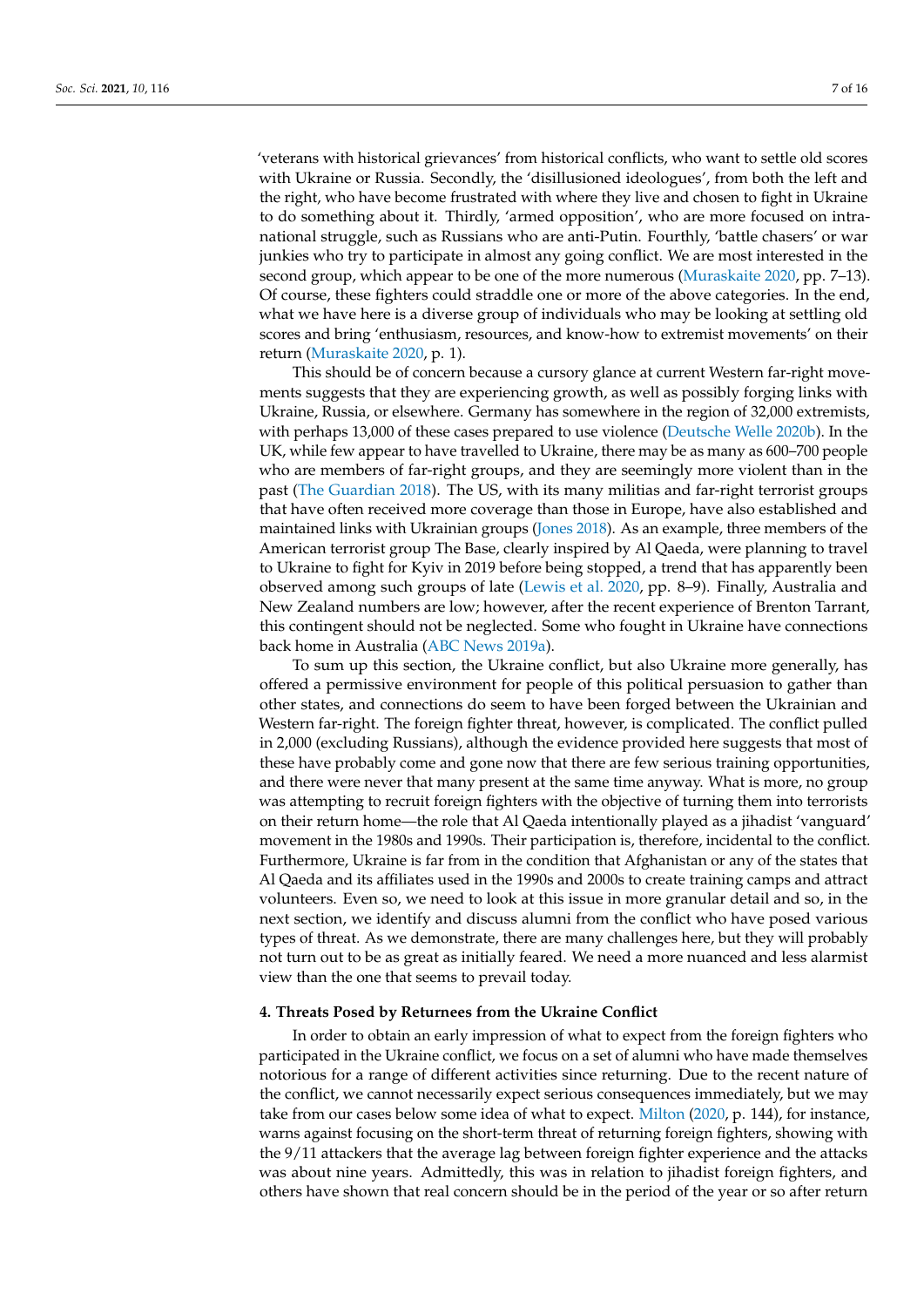[\(Malet and Hayes](#page-14-7) [2018,](#page-14-7) p. 10). Regardless of the likely problematic comparison, historical episodes may give us some guide. Ultimately, it would be unwise to ignore the possibility of long-term challenges related to the Ukraine conflict.

We have selected five aspects of far-right political violence that can be related to Ukraine. We look firstly at a would-be terrorist, Gregoire Moutaux; secondly, at US veterans, Craig Lang and Alex Zweifelhofer, and the networks in which they are involved; thirdly, we examine the 2016 Montenegrin coup plot; fourthly, a recruiter for Ukraine, Francesco Saverio Fontana; and finally, a participant in the 'security detail' in the French 'yellow vest' protests, Marc de Cacqueray-Valmenier/Marc 'Hassin'. Worth observing in these studies of individuals are the milieus from which they come, and we show how they are all far-right in some way, but of different kinds. This diversity makes it difficult to believe that many serious transnational ties will have developed and will persist in the long-term. If they do, these will be small numbers. Together, these cases demonstrate how complex the consequences of the Ukraine conflict are likely to be. Any more general inferences drawn from these cases must be done with caution.

## *4.1. The Would-Be Terrorist: Gregoire Moutaux*

In 2015, Frenchman Gregoire Moutaux obtained weapons in the east of Ukraine, specifically five AK-47s, two grenade launchers, 5000 rounds of ammunition, and 125 kg of explosives with the alleged intention of launching attacks during the 2016 European football Championships in France [\(France24](#page-13-18) [2018\)](#page-13-18). Before he was stopped on the Polish-Ukraine border, he may have been planning up to fifteen attacks, including on a mosque, synagogue, and state institutions [\(Huffington Post](#page-13-19) [2016\)](#page-13-19). He has been described as 'an ultra-nationalist' [\(The Times](#page-15-9) [2016\)](#page-15-9), far-right insignia were found in his home in France, Ukrainian intelligence services state that he was 'in touch with military units fighting in Donbas', and '[t]he Frenchman spoke negatively of the activities of his government on mass migration of foreigners to France, the spread of Islam and globalisation. He also said he wished to stage a number of terrorist attacks in protest' [\(BBC News](#page-12-23) [2016\)](#page-12-23). For these offences he received a six-year prison sentence in 2018 [\(France24](#page-13-18) [2018\)](#page-13-18). This is less a case specifically of foreign fighting, and more those inspired by right-wing beliefs in contact with some in Donbas and willing to exploit this unstable circumstance for their own ends. This may be indicative of the kinds of problems we may expect from the far-right in the future—that is, individual or small groups planning and conducting spontaneous attacks with limited connections to Ukraine or like-minded groups. Further supporting this is that we have seen several cases of individuals or small groups connected virtually undertaking attacks for far-right causes over the past ten years, including Breivik and Tarrant. In addition to this, we have the aforementioned instance of the NRM, which can be linked to Russian movements. However, it is not clear whether these participants engaged in any way in fighting in Ukraine. It is unlikely that Russia would be keen to encourage or even permit people that had been trained within its borders to launch large-scale terrorist attacks in Western states. Nonetheless, we need to keep an eye on such developments and relationships.

To date, we can say that there has probably been little more than terrorist plotting and limited attacks that can be linked to the Ukraine conflict. It seems far more complicated than far-right terrorists being trained with the intention of returning to commit attacks and more that loosely connected individuals and small groups may be involved in spontaneous events in the future. This is not a challenge that should be dismissed lightly, especially given the circumstances, but there is not yet strong evidence of terrorism from Ukraine—and certainly none that has been seriously co-ordinated.

### *4.2. The American Veterans: Craig Lang and Alex Zweifelhofer, the Military, and the US Far-Right*

Craig Lang was formerly in the US military before being discharged in 2014. Thereafter, he looked to participate in the fighting in Ukraine, joining the Georgian Foreign Legion and then Right Sector before returning to the US in 2016 because the pace of the war slowed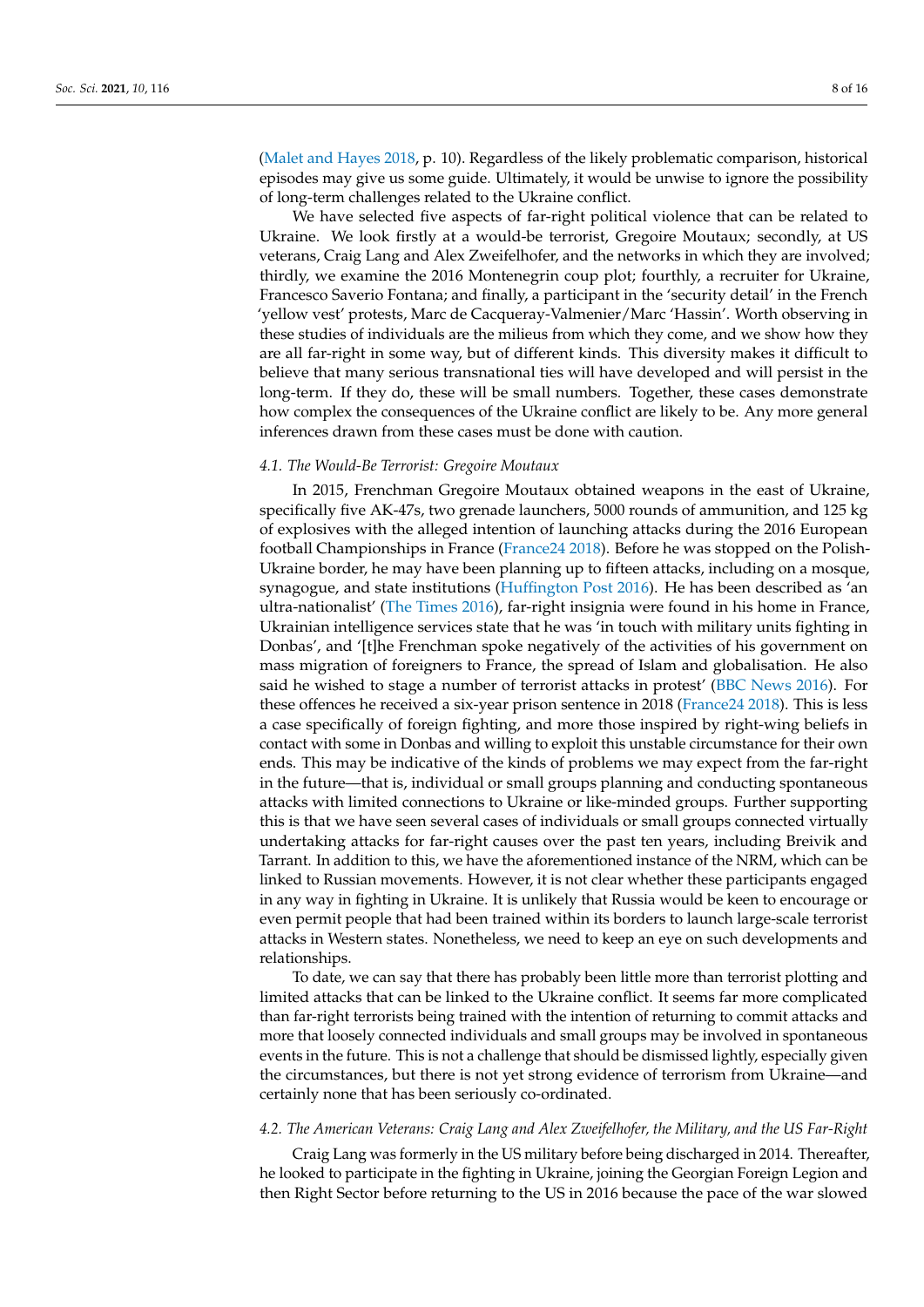and became bogged down in trench fighting [\(Lister](#page-14-17) [2020,](#page-14-17) p. 37). He has been accused of, and is on trial for, the robbery and murder of a Florida couple, Serafin and Deana Lorenzo, who were killed in 2018 [\(ABC News](#page-12-24) [2020\)](#page-12-24). Neither he nor his alleged accomplice in this act, Alex Zweifelhofer, are thought to harbour far-right sympathies. However, they worked with Right Sector. To add to this, Lang was in contact with known white supremacists on his return to the US. Jarret William Smith, who was in a Telegram group that counted the Ukrainian publisher of Brenton Tarrant's manifesto among its members, is believed to be one of these, and he later joined the US army [\(Lister](#page-14-17) [2020,](#page-14-17) p. 37). Whatever the reason for Lang and Zweifelhofer's participation in the conflict, they travelled afterwards to fight Al-Shabaab in Kenya and Somalia, but were stopped en route in South Sudan [\(Lister](#page-14-17) [2020,](#page-14-17) p. 37). When the murder mentioned above occurred, they claim to have been saving to go and fight against Nicolas Marduro, the Venezuelan leader [\(The Washington Post](#page-15-10) [2019\)](#page-15-10).

Lang and Zwieifelhofer are complicated in the sense of them not having clearly extreme right-wing views, but they were evidently continuously involved in right-wing causes and become part of such networks. They also would not have required any training and would have been potentially dangerous no matter where they were or what their cause. What may be interesting and underexplored is how many former military individuals globetrot fighting for such causes. Perhaps this is a poorly known about continuation of the phenomenon mentioned earlier of former US military personnel continuing to fight for selected but clearly right-wing political causes after retiring from the military [\(Belew](#page-12-6) [2018\)](#page-12-6). The Syrian conflict may further highlight such problems. With this in mind, it seems important that militaries do more to prepare former soldiers to return to civilian life. Not only this, but after the storming of the Capitol building in January 2021, the US will need to take the far-right more seriously, including those who have and continue to try to gain combat experience in Ukraine.

#### *4.3. The Montenegrin Coup Plotters, 2016*

This example shows how the activity in eastern Ukraine, as well as implicating the far-right, may also involve Russia. This could be viewed as part of Moscow's destabilisation strategy and attempts to prevent Eastern European states joining the Western 'sphere of influence' [\(The Atlantic](#page-15-7) [2018\)](#page-15-7). The coup plotters involved here are a motley crew of Serbian ultranationalists, Montenegrin opposition politicians, Russian secret service agents, and others, and some of these ties, as well as the genesis of the plot, can be traced back to the Ukraine conflict [\(BBC News](#page-12-25) [2019\)](#page-12-25).

In 2016, a coup was attempted in Montenegro, specifically over the country's attempt to join the North Atlantic Treaty Organisation (NATO) and involving some who fought on the pro-Russian side in the conflict in Donbas [\(The Guardian](#page-15-11) [2016\)](#page-15-11). The plan was to seize the parliament, kill then prime minister Milo Djukanovic, and install a new anti-Western and Russian-friendly government. One of the plotters, Aleksandar Sindjelic, was involved in the Serbian paramilitary group the 'Serbian Wolves', which sent fighters, including himself, to eastern Ukraine. He thereafter became a key witness [\(New York Times](#page-14-22) [2016;](#page-14-22) [US](#page-15-12) [Congress](#page-15-12) [2018\)](#page-15-12). This plot involved at least one other participant in the fighting in Ukraine, Nemanja Ristic, who has been described as a Serbian 'right-wing agitator'. Furthermore, the plot appears to have been started with contacts that Sindjelic met in eastern Ukraine while fighting there [\(Sunday Telegraph](#page-15-13) [2017\)](#page-15-13). [Bellingcat](#page-12-26) [\(2018\)](#page-12-26) has investigated this issue and has found connections to two Russian military intelligence officers (GRU), Eduard Shishmakov and Vladimir Moiseev, both of whom have been linked with prior Russian destabilisation activities in Europe in the past. In 2019, fourteen of those involved were sentenced to time in prison, which included the aforementioned Russian agents (in absentia) and opposition politicians [\(The Irish Times](#page-15-14) [2019\)](#page-15-14). Despite this, in February 2021, the sentences of those involved in the coup were overturned and a retrial ordered, citing 'violations of criminal law' [\(ABC News](#page-12-27) [2021\)](#page-12-27). What occurs next here will need to be closely followed.

Once again, we see a complicated picture here. We have contacts that were fostered between Russian intelligence services, Serbian ultranationalists, and pro-Russian Montene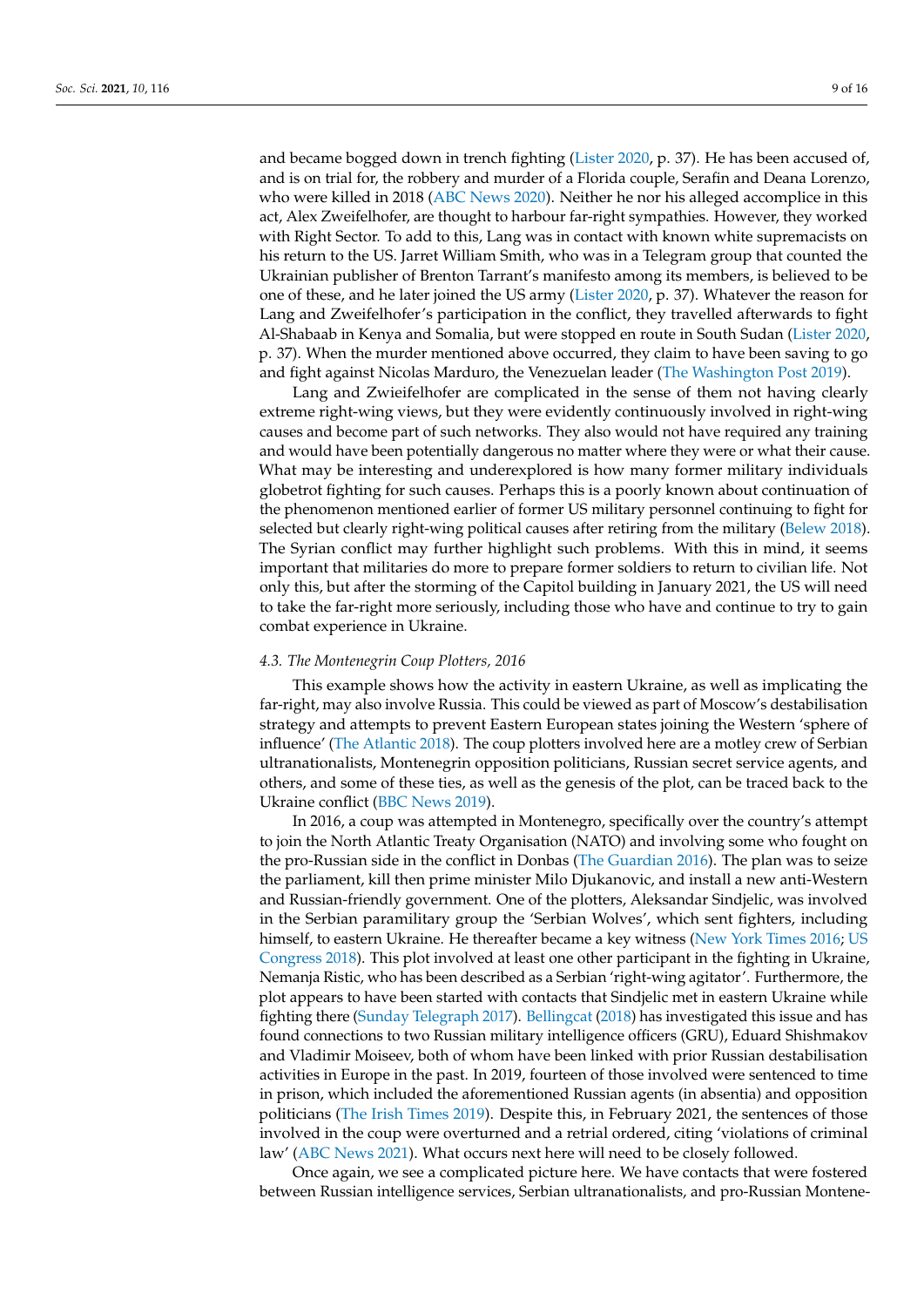grins that can be traced back to Ukraine. What this does is suggest how the conflict has been used by the Russian government to further its agenda in Eastern Europe, although this may be an individual and opportunistic occurrence rather than larger in scale. Furthermore, it shows a diverse far-right that is not necessarily white supremacist in nature.

## *4.4. The Recruiter: Francesco Saverio Fontana*

As mentioned above, some of the far-right fighters in Ukraine know each other from networks they were involved in prior to travelling. From this, the questions of how they are connected, how they got to the conflict zone, and what links exist between far-right groups could be asked. We have seen already how far-right groups are better connected than they were in previous years. [Holman](#page-13-20) [\(2016,](#page-13-20) p. 6) writes of the importance of a facilitator to connect the national and the transnational or the potential foreign fighter with the battlefield. Although his examples relate to jihadism, there are instances of both overt that is, freely available information on social media online, which has been argued to be most important in attracting fighters [\(Muraskaite](#page-14-20) [2020,](#page-14-20) p. 4)—and covert facilitation in the Ukraine conflict. It even seems to be the case that some foreign fighters have attempted to reach out to others on social media, noticeably Facebook [\(Time Magazine](#page-15-15) [2021\)](#page-15-15). This section, however, focuses on covert facilitation, which consists of 'family, friendship, prison, and activist networks' [\(Holman](#page-13-20) [2016,](#page-13-20) p. 7). We draw attention here to one specific facilitator to show how far-right links surrounding this conflict have developed. There are others, but Francesco Saverio Fontana, an Italian far-right mercenary who has been involved with extremist groups in his native country since the 1970s and with links to Ukraine, is one person who has been known to be looking for recruits to send to Donbas. He appears to have had links to Right Sector and the Azov Regiment and the Misanthropic Division (MD), which is a new and small transnantional group that has connected, for example, the Portuguese and Ukrainian far-rights [\(FOIA Research](#page-13-21) [2020b;](#page-13-21) [Hope Not Hate](#page-13-22) [2017\)](#page-13-22). There is evidence of him showing up in several states, from the UK to Portugal and Brazil to recruit for the MD, and some of these have gone on to fight for Azov [\(FOIA Research](#page-13-23) [2020a\)](#page-13-23). Furthermore, he is known to have met with other well-known individuals on the far-right while visiting Ukraine, such as Mikael Skillt, a notorious Swedish sniper with similar views [\(BBC News](#page-12-28) [2014;](#page-12-28) [FOIA Research](#page-13-23) [2020a\)](#page-13-23). Fontana's visits to the UK have included the creation and strengthening of bonds between far-right organisations, such as the MD, Combat 18, and National Action, and there are also links to citizens from the Republic of Ireland [\(Hope Not Hate](#page-13-24) [2018\)](#page-13-24).

Clearly, this case demonstrates how the conflict in Ukraine attracted sympathetic individuals, as well as then creating recruitment networks that did not exist at the beginning. Even so, Fontana's visits to other countries have been met with mixed success in terms of numbers and quality of those recruited. It is also yet to be seen for how long these ties will persist following the conflict.

#### *4.5. The Disruptor: Marc de Cacqueray-Valmenier/Marc 'Hassin'*

Finally, we look at a different dimension of the occurrences in Ukraine that highlights more subtle but still problematic ties between European far-right groups. This demonstrates how at least one individual was involved in the 'security detail' in the French 'yellow vest' protests that occurred from 2018 [\(Rekawek](#page-14-15) [2020,](#page-14-15) p. 17). Engaging with the causes of the protests and their legitimacy is beyond the scope of this article, but there are at least problematic elements at work here in the sense of known far-right extremists being involved in such disruptive activities. As well as this, it indicates ties between far-right individuals and groups through music and mixed martial arts, including the Ukrainian Asgardsrei music festival, which has been running for five years and has links to the Azov Regiment [\(Bellingcat](#page-12-19) [2020a\)](#page-12-19). Furthermore, Ukraine has specifically been viewed as a place where far-right extremists meet up and network in quite overt conditions given sympathetic views in parts of the country [\(Bellingcat](#page-12-21) [2020b\)](#page-12-21).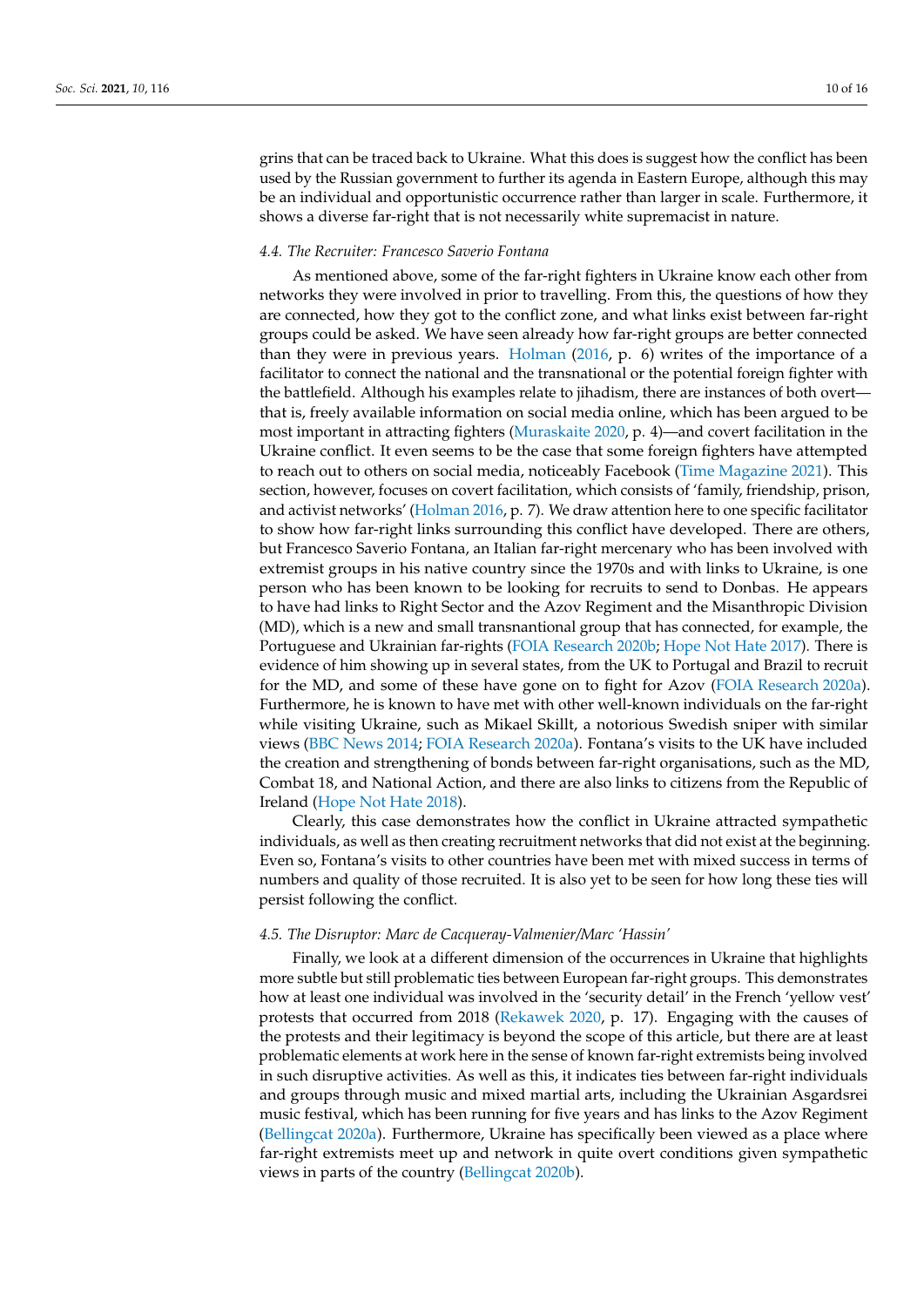One individual who has participated in such events is Marc de Cacqueray-Valmenier (also known as Marc 'Hassin'), as well as being a member of far-right groups in France, such as the Defence Group Union (GUD) and Zouaves Paris. During the yellow vest protests in France, there were ugly scenes of fighting between different protestors, noticeably fascist and anti-fascist contingents. This fighting included individuals such as Marc 'Hassin'. Since then, it is believed that Parisian extremists have regrouped in Lyon, which is believed to be their stronghold [\(Popular Front](#page-14-23) [2020\)](#page-14-23).

Furthermore, to continue the issue of ties between far-right individuals, Hassin announced that he participated in the fighting in Nagorno-Karabakh on the Armenian side, with his concern appearing to be that '[t]he future of our continent and our civilization is at stake in Nagorno-Karabakh' [\(Web24 News](#page-15-16) [2020\)](#page-15-16). Evidently, there is an issue here with these conflicts on the perimeter of 'Europe' being seen as part of a larger battle between Western and Eastern civilisations, but especially with Muslims being an important issue for the far-right.

Here is an instance of more subtle links between Ukraine and the Western far-right. 'Hassin' was evidently in far-right networks and travelled to Ukraine as a centre for political activity, but he was only involved in protests on return. However, since then, he has travelled to fight in the conflict between Armenia and Azerbaijan, although it is not clear why he decided to do so. Given that there is a consistent history of far-right involvement in Hassin's case and that he may have learnt more skills when he became a foreign fighter, it will be worth keeping track of this individual.

## **5. Conclusions**

Is Ukraine becoming a hub for the far-right? The answer is clearly more complicated than earlier reports seemed to suggest, which had essentially put forward that it could become an Afghanistan for the far-right.

On the one hand, there can be little doubt that there are some reasons to be concerned. The far-right is a problem for the country and may become one for others if left unchecked and connections are made, persist, and grow. The influence of the far-right, its popularity on the streets, the seemingly more permissive environment in Ukraine than elsewhere, and the possibility that some leading players might be idolised due to their role in fighting Russia are all to be concerned about. Developments such as the Azov movement and the connections it has made with far-right groups elsewhere should also be monitored closely. A further concern, which this article has touched on, is on possible terrorist attacks and destabilising activities, especially those linked to Russia, which tolerates far-right groups in its territory and has reached out to them in the West [\(Radio Free Europe/Radio Liberty](#page-14-24) [2020b\)](#page-14-24). With so many foreign fighters of different causes returning at the same time, we may see violence between them transported from their causes, although there is little evidence of this to date. Additionally, this article has uncovered far-right connections to state security apparatuses and globe-trotting mercenaries working for right-wing causes. What will these people do if the fighting stops and they return home? And how bad is the far-right infiltration of security services? It is possible that this has been going on longer and be worse than thought, as Germany recently found out with its disbanding and restructuring of some of its special forces units, specifically the Kommando Spezialkräfte (KSK), due to right-wing infiltration [\(Deutsche Welle](#page-13-7) [2020a\)](#page-13-7).

Criminal challenges for states are less of a concern because they can be dealt with through more orthodox means, but they can nonetheless be a nuisance. However, this helps show how far extreme right sympathies have spread and how diverse their activities are, and that these may translate into foreign fighters, as has been the case with Marc 'Hassin'. It is also worth mentioning that these are not esoteric beliefs in a different language and emanating from a different culture in the way that jihadist beliefs were. Instead, intolerant attitudes are on the rise and have even been encouraged by far-right leaders, some of whom have managed to achieve a level of popularity. Thus, these ideas may have greater potential to gain traction than jihadism. The recent shock over how many Americans voted for Don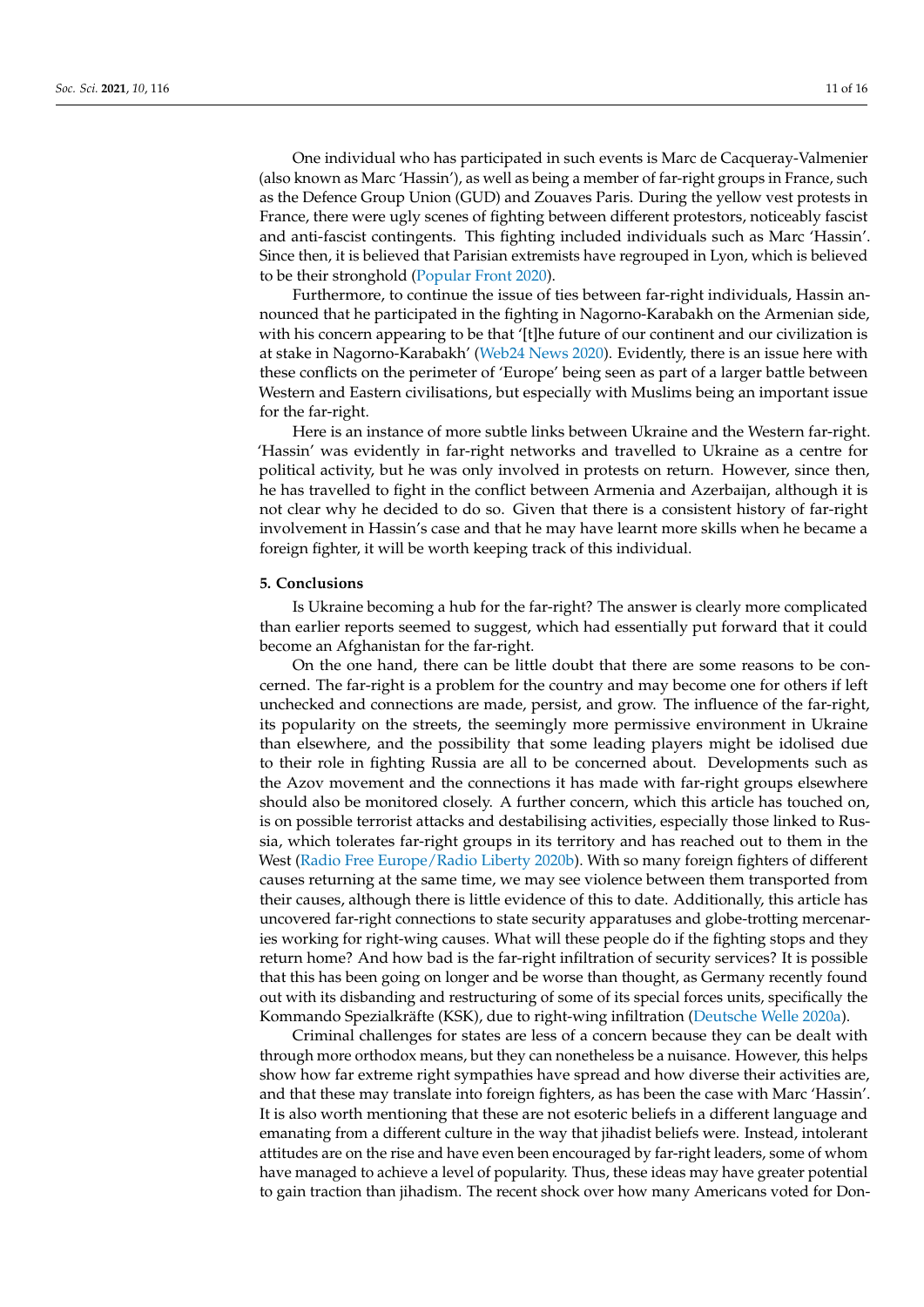ald Trump in the 2020 election should make it clear that far-right beliefs are quite popular in some circles, and it must be a worry that even mainstream politicians have helped pedal anti-Semitic conspiracy theories, such as 'cultural Marxism' [\(The Guardian](#page-15-17) [2019d\)](#page-15-17). Popular populist politicians have helped do similarly, and the links between such rhetoric and violence have been recognised in academic literature [\(Wahlström et al.](#page-15-18) [2020\)](#page-15-18). Examples of such ideas inciting violence are growing and include the October 2018 Tree of Life synagogue attack in the US and the radicalisation of Darren Osborne, who carried out a terror attack against Muslims in London in 2017 [\(The Guardian](#page-15-19) [2019a\)](#page-15-19). In particular, it is worth considering the importance of social networks and how the far-right connects like-minded individuals and disseminates their material.

On the other hand, there are several reasons that would seem to suggest against Ukraine becoming a hub for the far-right. It is difficult to find significant evidence of white supremacism specifically as an overarching adhesive ideology that has connected many people and groups that were not so before, although we do not doubt that this has and is happening to a point. What we appear to have instead is a variety of far-rights that do not necessarily have a lot in common and may retain loose ties, but there is little chance of an imminent co-ordinated threat developing from events to date. Before anything else, there is yet to be serious evidence of terrorism or extensive political violence linked to the conflict. There is no clear leader or strategist who is plotting future moves for the far-right around the world. Indeed, many activities following from Ukraine appear to be more opportunistic and spontaneous. The area seems to have taken on a 'dream' status for the far-right, more of an idea than a reality and probably more from the bottom up rather than clear attempts to recruit from above. After all, training opportunities have dried up as it has become more difficult to join in with the fighting, and there has been little in the way of infantry combat in recent years. Not only this, but interviewees have expressed little interest in terrorism, if we are to take them at their word. Added to this is [\(Byman](#page-12-4) [2015;](#page-12-4) [Hegghammer and Nesser](#page-13-25) [2015,](#page-13-25) p. 20) recognition that several factors may obstruct foreign fighters being problems before or on return: death or capture in the conflict zone, disillusionment, moving to another conflict, disinterest in attacking the West, lack of instructions, and incompetence.

Much further research could stem from this article. Firstly, we need to know more about the foreign fighters who participated in the conflict, including what attracted them, who they met up with, and what they did on return from the conflict. Although challenging, it is essential that primary research be undertaken on this issue. Secondly, what is Russia's role in assisting the far-right in Europe, especially the groups that train European terrorists and are tolerated by the state? More generally, greater knowledge about its wider disruptive activities in the West seems urgent. Thirdly, more research needs to take place on militaries and security apparatuses given concern about infiltration by the far-right and a blind eye being turned to activities. This may be an especially significant issue if they assist others or leave to participate in conflicts abroad. Finally, how is the far-right appealing to people, and what have they learnt from the jihadist groups?

In the final analysis, it seems unlikely that this is the last that we will hear of Ukraine and its links with the far-right. It has been used and dreamt of by those with far-right beliefs to network, train, and as a source of weapons, but our assessment of some prominent alumni yield a belief that it has also probably been over-hyped.

**Author Contributions:** Writing—original draft, A.M. and C.K. Both authors have read and agreed to the published version of the manuscript.

**Funding:** This research was funded by Erasmus plus funding under the Jean Monnet programme (Module, Chair, Centre, and Network).

**Acknowledgments:** Alex MacKenzie would like to give thanks to one of his students, Marin Medved, for drawing his attention to historic instances of far-right foreign fighters.

**Conflicts of Interest:** The authors declare no conflict of interests.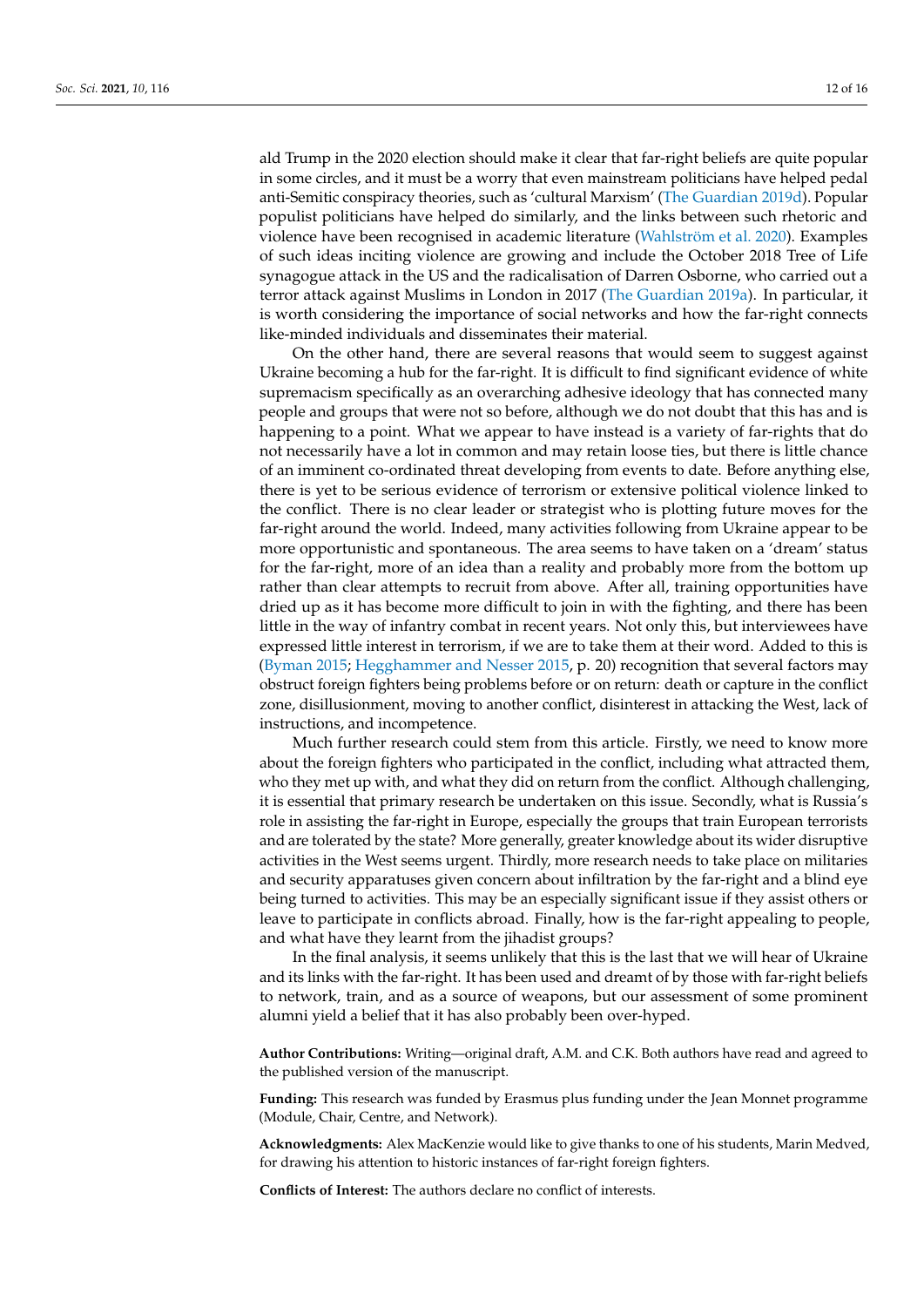## **References**

- <span id="page-12-22"></span>ABC News. 2019a. Five Australians Free to Return after Fighting in Ukraine Far-Right 'Finishing School' Alongside Russian Nationalist Militia. Available online: [https://www.abc.net.au/news/2019-04-23/five-australians-free-to-return-after-ukraine-conflict/11](https://www.abc.net.au/news/2019-04-23/five-australians-free-to-return-after-ukraine-conflict/11004438) [004438](https://www.abc.net.au/news/2019-04-23/five-australians-free-to-return-after-ukraine-conflict/11004438) (accessed on 21 February 2020).
- <span id="page-12-15"></span>ABC News. 2019b. War Junkies: Why Foreign Fighters Are Flocking to Ukraine. Available online: [https://www.abc.net.au/news/20](https://www.abc.net.au/news/2019-05-04/ukraine-foreign-fighters-meger/11054728) [19-05-04/ukraine-foreign-fighters-meger/11054728](https://www.abc.net.au/news/2019-05-04/ukraine-foreign-fighters-meger/11054728) (accessed on 30 July 2020).
- <span id="page-12-24"></span>ABC News. 2020. FBI: Soldiers Set Up Deadly Robbery to Fund Foreign Fighting. Available online: [https://abcnews.go.com/US/](https://abcnews.go.com/US/wireStory/fbi-soldiers-set-deadly-robbery-fund-foreign-fighting-69811565) [wireStory/fbi-soldiers-set-deadly-robbery-fund-foreign-fighting-69811565](https://abcnews.go.com/US/wireStory/fbi-soldiers-set-deadly-robbery-fund-foreign-fighting-69811565) (accessed on 29 November 2020).
- <span id="page-12-27"></span>ABC News. 2021. Montenegro Overturns Coup Verdict for 2 Russians, 11 Others. Available online: [https://abcnews.go.com/](https://abcnews.go.com/International/wireStory/montenegro-overturns-coup-verdict-russians-11-75706856) [International/wireStory/montenegro-overturns-coup-verdict-russians-11-75706856](https://abcnews.go.com/International/wireStory/montenegro-overturns-coup-verdict-russians-11-75706856) (accessed on 10 March 2021).
- <span id="page-12-12"></span>Aliyev, Huseyn. 2016. Strong Militias, Weak States, and Armed Violence: Towards a Theory of 'State-Parallel' Paramilitaries. *Security Dialogue* 47: 498–516. [\[CrossRef\]](http://doi.org/10.1177/0967010616669900)
- <span id="page-12-3"></span>Altier, Mary Beth, Emma Leonard Boyle, and John Horgan. 2019. Returning to the Fight: An Empirical Analysis of Terrorist Reengagement and Recidivism. *Terrorism and Political Violence*, 1–25. [\[CrossRef\]](http://doi.org/10.1080/09546553.2019.1679781)
- <span id="page-12-1"></span>Arielli, Nir. 2012. In Search of Meaning: Foreign Volunteers in the Croatian Armed Forces, 1991–95. *Contemporary European History* 21: 1–17. [\[CrossRef\]](http://doi.org/10.1017/S0960777311000518)
- <span id="page-12-2"></span>Arielli, Nir. 2020. Foreign Fighters and War Volunteers: Between Myth and Reality. *European Review of History* 27: 54–64. [\[CrossRef\]](http://doi.org/10.1080/13507486.2020.1713728)
- <span id="page-12-16"></span>Atlantic Council. 2020. Why Azov Should Not Be Designated a Foreign Terrorist Organisation. Available online: [https://www.](https://www.atlanticcouncil.org/blogs/ukrainealert/why-azov-should-not-be-designated-a-foreign-terrorist-organization/) [atlanticcouncil.org/blogs/ukrainealert/why-azov-should-not-be-designated-a-foreign-terrorist-organization/](https://www.atlanticcouncil.org/blogs/ukrainealert/why-azov-should-not-be-designated-a-foreign-terrorist-organization/) (accessed on 28 July 2020).
- <span id="page-12-0"></span>Auger, Vincent. 2020. Right-Wing Terror: A Fifth Global Wave? *Perspectives on Terrorism* 14: 87–97.
- <span id="page-12-28"></span>BBC News. 2014. Ukraine Conflict: 'White Power' Warrior from Sweden. Available online: [https://www.bbc.co.uk/news/world](https://www.bbc.co.uk/news/world-europe-28329329)[europe-28329329](https://www.bbc.co.uk/news/world-europe-28329329) (accessed on 21 December 2020).
- <span id="page-12-23"></span>BBC News. 2016. Frenchman Planned Attacks during Euro 2016'—Ukraine's SBU. Available online: [https://www.bbc.co.uk/news/](https://www.bbc.co.uk/news/world-europe-36460569) [world-europe-36460569](https://www.bbc.co.uk/news/world-europe-36460569) (accessed on 29 November 2020).
- <span id="page-12-25"></span>BBC News. 2019. Montenegro Jails Russian Coup Plot Leaders. Available online: [https://www.bbc.co.uk/news/world-europe-482124](https://www.bbc.co.uk/news/world-europe-48212435) [35](https://www.bbc.co.uk/news/world-europe-48212435) (accessed on 29 December 2020).
- <span id="page-12-26"></span><span id="page-12-6"></span>Belew, Kathleen. 2018. *Bring the War Home: The White Power Movement and Paramilitary America*. Cambridge: Harvard University Press. Bellingcat. 2018. Second GRU Officer Indicted in Montenegro Coup Unmasked. Available online: [https://www.bellingcat.com/news/](https://www.bellingcat.com/news/uk-and-europe/2018/11/22/second-gru-officer-indicted-montenegro-coup-unmasked/)
- [uk-and-europe/2018/11/22/second-gru-officer-indicted-montenegro-coup-unmasked/](https://www.bellingcat.com/news/uk-and-europe/2018/11/22/second-gru-officer-indicted-montenegro-coup-unmasked/) (accessed on 21 December 2020).
- <span id="page-12-19"></span>Bellingcat. 2020a. At Ukraine's Asgardsrei, a French Connection. Available online: [https://www.bellingcat.com/news/2020/05/01](https://www.bellingcat.com/news/2020/05/01/at-ukraines-asgardsrei-a-french-connection/) [/at-ukraines-asgardsrei-a-french-connection/](https://www.bellingcat.com/news/2020/05/01/at-ukraines-asgardsrei-a-french-connection/) (accessed on 22 December 2020).
- <span id="page-12-21"></span>Bellingcat. 2020b. Dispatches from Asgardsrei: Ukraine's Annual Neo-Nazi Music Festival. Available online: [https://www.bellingcat.](https://www.bellingcat.com/news/2020/01/02/dispatches-from-asgardsrei-ukraines-annual-neo-nazi-music-festival/) [com/news/2020/01/02/dispatches-from-asgardsrei-ukraines-annual-neo-nazi-music-festival/](https://www.bellingcat.com/news/2020/01/02/dispatches-from-asgardsrei-ukraines-annual-neo-nazi-music-festival/) (accessed on 22 December 2020).
- <span id="page-12-10"></span>Berntzen, Lars, and Sveinung Sandberg. 2014. The Collective Nature of Lone-Wolf Terrorism: Anders Behring Breivik and the Anti-Islamic Social Movement. *Terrorism and Political Violence* 26: 759–79. [\[CrossRef\]](http://doi.org/10.1080/09546553.2013.767245)
- <span id="page-12-11"></span>Bustikova, Lenka. 2018. The Radical Right in Eastern Europe. In *The Oxford Handbook of the Radical Right*. Edited by Jens Rydgren. Available online: [https://www.oxfordhandbooks.com/view/10.1093/oxfordhb/9780190274559.001.0001/oxfordhb-97801902](https://www.oxfordhandbooks.com/view/10.1093/oxfordhb/9780190274559.001.0001/oxfordhb-9780190274559-e-28) [74559-e-28](https://www.oxfordhandbooks.com/view/10.1093/oxfordhb/9780190274559.001.0001/oxfordhb-9780190274559-e-28) (accessed on 28 December 2020).
- <span id="page-12-4"></span>Byman, Daniel. 2015. The Homecomings: What Happens When Arab Foreign Fighters in Iraq and Syria Return. *Studies in Conflict and Terrorism* 38: 581–602. [\[CrossRef\]](http://doi.org/10.1080/1057610X.2015.1031556)
- <span id="page-12-7"></span>Caini, Manuela, and Linda Parenti. 2009. The Dark Side of the Web: Italian Right-Wing Extremist Groups and the Internet. *South European Society and Politics* 14: 273–94. [\[CrossRef\]](http://doi.org/10.1080/13608740903342491)
- <span id="page-12-20"></span>Centre for Global Policy. 2020. The Balkan Connection: Foreign Fighters and the Far-Right in Ukraine. Available online: [https:](https://cgpolicy.org/articles/the-balkan-connection-foreign-fighters-and-the-far-right-in-ukraine/) [//cgpolicy.org/articles/the-balkan-connection-foreign-fighters-and-the-far-right-in-ukraine/](https://cgpolicy.org/articles/the-balkan-connection-foreign-fighters-and-the-far-right-in-ukraine/) (accessed on 9 August 2020).
- <span id="page-12-9"></span>Centre for the Analysis of the Radical Right. 2020. Foreign Fighters and the Global War for White Supremacy. Available online: <http://www.radicalrightanalysis.com/2020/02/22/foreign-fighters-and-the-global-war-for-white-supremacy/> (accessed on 30 July 2020).
- <span id="page-12-13"></span>Council on Foreign Relations. 2020. Conflict in Ukraine. Available online: [https://www.cfr.org/global-conflict-tracker/conflict/](https://www.cfr.org/global-conflict-tracker/conflict/conflict-ukraine) [conflict-ukraine](https://www.cfr.org/global-conflict-tracker/conflict/conflict-ukraine) (accessed on 28 July 2020).
- <span id="page-12-17"></span>Counter-Extremism Project. 2019. It Ain't Over 'Til Its Over': Extreme Right-Wing Foreign Fighters in Ukraine. Available online: [https://www.counterextremism.com/blog/%E2%80%9Cit-ain%E2%80%99t-over-%E2%80%98til-it%E2%80%99s-over%](https://www.counterextremism.com/blog/%E2%80%9Cit-ain%E2%80%99t-over-%E2%80%98til-it%E2%80%99s-over%E2%80%9D-extreme-right-wing-foreign-fighters-ukraine) [E2%80%9D-extreme-right-wing-foreign-fighters-ukraine](https://www.counterextremism.com/blog/%E2%80%9Cit-ain%E2%80%99t-over-%E2%80%98til-it%E2%80%99s-over%E2%80%9D-extreme-right-wing-foreign-fighters-ukraine) (accessed on 22 December 2020).
- <span id="page-12-18"></span>Counter-Extremism Project. 2020. Nordic Resistance Movement. Available online: [https://www.counterextremism.com/threat/](https://www.counterextremism.com/threat/nordic-resistance-movement-nrm) [nordic-resistance-movement-nrm](https://www.counterextremism.com/threat/nordic-resistance-movement-nrm) (accessed on 9 August 2020).
- <span id="page-12-8"></span><span id="page-12-5"></span>Cragin, R Kim. 2017. The Challenge of Foreign Fighter Returnees. *Journal of Contemporary Criminal Justice* 33: 292–312. [\[CrossRef\]](http://doi.org/10.1177/1043986217697872) Cronin, Audrey. 2006. How al-Qaida Ends: The Decline and Demise of Terrorist Groups. *International Security* 31: 7–48. [\[CrossRef\]](http://doi.org/10.1162/isec.2006.31.1.7)
- <span id="page-12-14"></span>Dawson, Lorne, and Amarnath Amarasingam. 2017. Talking to Foreign Fighters: Insights into the Motivations for Hijrah to Syria and Iraq. *Studies in Conflict and Terrorism* 40: 191–210. [\[CrossRef\]](http://doi.org/10.1080/1057610X.2016.1274216)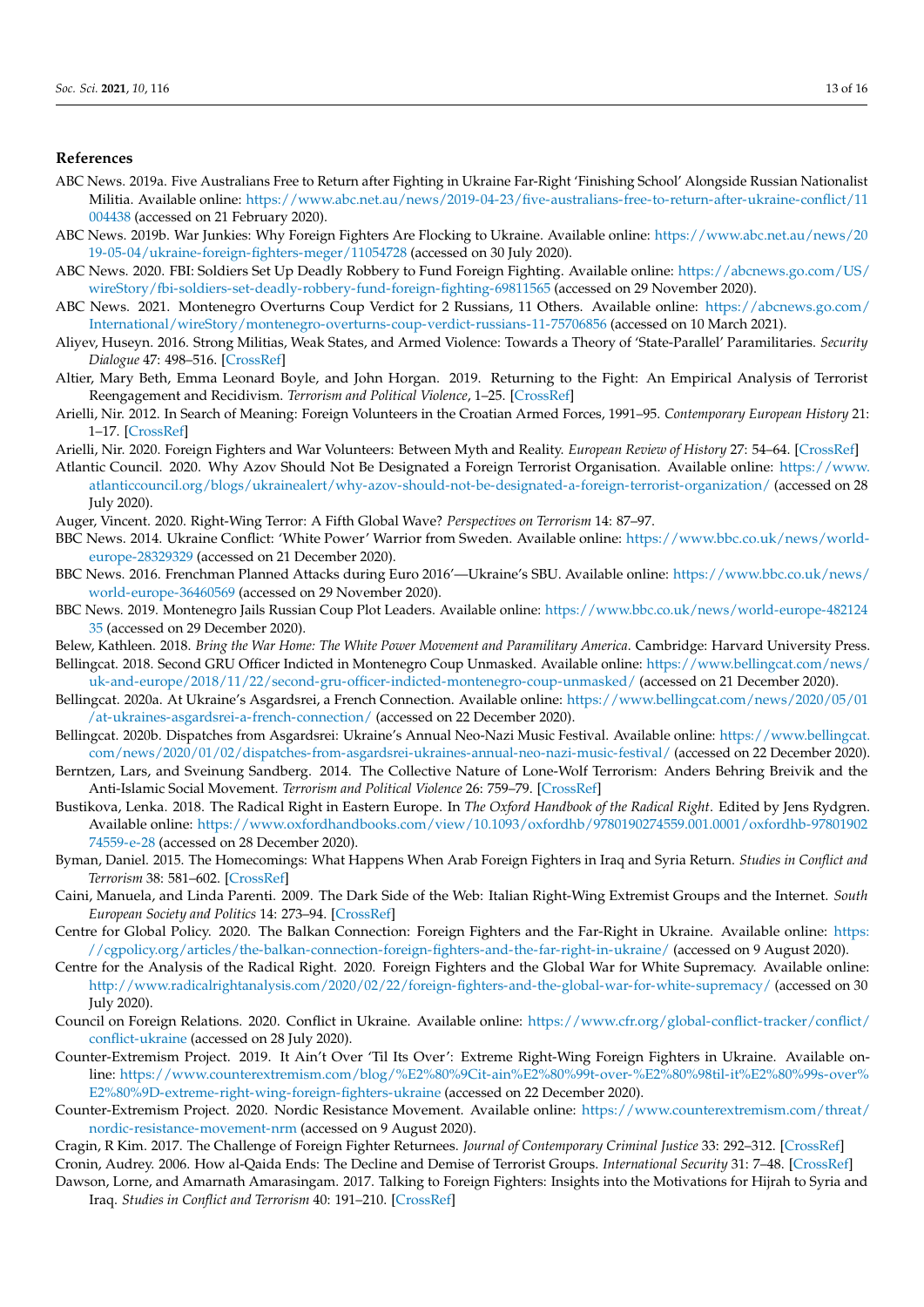- <span id="page-13-2"></span>de Roy van Zuijdewijn, Jeanine. 2016. Terrorism and Beyond: Exploring the Fallout of the European Foreign Fighter Phenomenon in Syria and Iraq. *Perspectives on Terrorism* 10: 82–96.
- <span id="page-13-7"></span>Deutsche Welle. 2020a. German Elite Military Force Fights Far-Right Extremism in its Ranks. Available online: [https://www.dw.com/](https://www.dw.com/en/german-armed-forces-bundeswehr-elite-unit/a-55485194) [en/german-armed-forces-bundeswehr-elite-unit/a-55485194](https://www.dw.com/en/german-armed-forces-bundeswehr-elite-unit/a-55485194) (accessed on 26 November 2020).
- <span id="page-13-16"></span>Deutsche Welle. 2020b. Number of Right-Wing Extremists on Rise, Security Report Suggests. Available online: [https://www.dw.com/](https://www.dw.com/en/germany-right-wing-extremists/a-54105110) [en/germany-right-wing-extremists/a-54105110](https://www.dw.com/en/germany-right-wing-extremists/a-54105110) (accessed on 29 November 2020).
- <span id="page-13-5"></span>Europol. 2020. Terrorism Situation and Trend Report. Available online: [https://www.europol.europa.eu/activities-services/main](https://www.europol.europa.eu/activities-services/main-reports/european-union-terrorism-situation-and-trend-report-te-sat-2020)[reports/european-union-terrorism-situation-and-trend-report-te-sat-2020](https://www.europol.europa.eu/activities-services/main-reports/european-union-terrorism-situation-and-trend-report-te-sat-2020) (accessed on 17 July 2020).
- <span id="page-13-6"></span>Evans, Martin. 2007. The Wretched of the Empire: Politics, Ideology, and Counterinsurgency in Rhodesia. *Small Wars and Insurgencies* 18: 175–95. [\[CrossRef\]](http://doi.org/10.1080/09574040701400601)
- <span id="page-13-23"></span>FOIA Research. 2020a. Francesco Fontana. Available online: <https://www.foiaresearch.net/person/francesco-fontana> (accessed on 21 December 2020).
- <span id="page-13-21"></span>FOIA Research. 2020b. Misanthropic Division: The Bridge Connecting Portuguese and Ukrainian Neo-Nazis. Available online: <https://www.foiaresearch.net/article/misanthropic-division-bridge-connecting-portuguese-and-ukrainian-neo-nazis> (accessed on 22 December 2020).
- <span id="page-13-18"></span>France24. 2018. Ukraine Convicts Frenchman over Euro 2016 Attack Plot. Available online: [https://www.france24.com/en/20180522](https://www.france24.com/en/20180522-ukraine-terrorism-convicts-frenchman-over-euro-2016-football-france-attack-plot) [-ukraine-terrorism-convicts-frenchman-over-euro-2016-football-france-attack-plot](https://www.france24.com/en/20180522-ukraine-terrorism-convicts-frenchman-over-euro-2016-football-france-attack-plot) (accessed on 2 March 2020).
- <span id="page-13-9"></span>Freedom House. 2018. 'Far-Right Extremism as a Threat to Ukrainian Democracy'. Available online: [https://freedomhouse.org/](https://freedomhouse.org/report/analytical-brief/2018/far-right-extremism-threat-ukrainian-democracy) [report/analytical-brief/2018/far-right-extremism-threat-ukrainian-democracy](https://freedomhouse.org/report/analytical-brief/2018/far-right-extremism-threat-ukrainian-democracy) (accessed on 28 December 2020).
- <span id="page-13-8"></span>German, Michael. 2020. Hidden in Plain Sight: Racism, White Supremacy, and Far-Right Militancy in Law Enforcement. *Brennan Centre for Justice.* Available online: [https://www.brennancenter.org/our-work/research-reports/hidden-plain-sight-racism](https://www.brennancenter.org/our-work/research-reports/hidden-plain-sight-racism-white-supremacy-and-far-right-militancy-law)[white-supremacy-and-far-right-militancy-law](https://www.brennancenter.org/our-work/research-reports/hidden-plain-sight-racism-white-supremacy-and-far-right-militancy-law) (accessed on 26 November 2020).
- <span id="page-13-0"></span>Global Terrorism Index. 2019. Available online: <http://visionofhumanity.org/app/uploads/2019/11/GTI-2019web.pdf> (accessed on 17 March 2020).
- <span id="page-13-13"></span>Hale, Henry, Oxana Shevel, and Olga Onuch. 2018. Believing Facts in the Fog of War: Identity, Media, and Hot Cognition in Ukraine's 2014 Odesa Tragedy. *Geopolitics* 23: 851–81. [\[CrossRef\]](http://doi.org/10.1080/14650045.2018.1465044)
- <span id="page-13-14"></span>Hauter, Jakob. 2019. Delegated Interstate War: Introducing an Addition to Armed Conflict Typologies. *Journal of Strategic Security* 12: 90–103. [\[CrossRef\]](http://doi.org/10.5038/1944-0472.12.4.1756)
- <span id="page-13-25"></span>Hegghammer, Thomas, and Petter Nesser. 2015. Assessing the Islamic State's Commitment to Attacking the West. *Perspectives on Terrorism* 9: 14–30.
- <span id="page-13-1"></span>Hegghammer, Thomas. 2010/11. The Rise of Muslim Foreign Fighters: Islam and the Globalisation of Jihad. *International Security* 35: 53–94. [\[CrossRef\]](http://doi.org/10.1162/ISEC_a_00023)
- <span id="page-13-20"></span>Holman, Timothy. 2016. 'Gonna Get Myself Connected': The Role of Facilitation in Foreign Fighter Mobilisations. *Perspectives on Terrorism* 10: 2–23.
- <span id="page-13-22"></span>Hope Not Hate. 2017. Russian Court Sentences Members of a Neo-Nazi Terror Group also Active in the UK. Available online: <https://www.hopenothate.org.uk/2017/06/22/russian-court-sentences-members-neo-nazi-group-also-active-uk/> (accessed on 21 December 2020).
- <span id="page-13-24"></span>Hope Not Hate. 2018. State of Hate 2018. Available online: [https://www.hopenothate.org.uk/wp-content/uploads/2018/03/State-of-](https://www.hopenothate.org.uk/wp-content/uploads/2018/03/State-of-Hate-2018.pdf)[Hate-2018.pdf](https://www.hopenothate.org.uk/wp-content/uploads/2018/03/State-of-Hate-2018.pdf) (accessed on 29 November 2020).
- <span id="page-13-19"></span>Huffington Post. 2016. Euro 2016: Gregoire Moutaux 'Was Ready To Strike With Rocket Launchers And TNT'. Available online: [https://www.huffingtonpost.co.uk/entry/euro-2016-gregoire-moutauxwas-ready-to-strike-with-rocket-launchers-and](https://www.huffingtonpost.co.uk/entry/euro-2016-gregoire-moutauxwas-ready-to-strike-with-rocket-launchers-and-tnt_uk_57557120e4b040e3e819d26f)[tnt\\_uk\\_57557120e4b040e3e819d26f](https://www.huffingtonpost.co.uk/entry/euro-2016-gregoire-moutauxwas-ready-to-strike-with-rocket-launchers-and-tnt_uk_57557120e4b040e3e819d26f) (accessed on 23 March 2021).
- <span id="page-13-3"></span>Ibrahim, Azeem, and Hikmet Karcic. 2019. The Balkan Wars Created a Generation of Christian Terrorists. *Foreign Policy*. Available online: <https://foreignpolicy.com/2019/05/24/the-balkan-wars-created-a-generation-of-christian-terrorists/> (accessed on 9 August 2020).
- <span id="page-13-11"></span>Ishchenko, Volodymyr. 2016. Far-Right Participation in the Ukrainian Maidan Protests: An Attempt at Systematic Estimation. *European Politics and Society* 17: 453–72. [\[CrossRef\]](http://doi.org/10.1080/23745118.2016.1154646)
- <span id="page-13-12"></span>Ishchenko, Volodymyr. 2020. Insufficiently Diverse: The Problem of Nonviolent Leverage and Radicalisation of Ukraine's Maidan Uprising, 2013–2014. *Journal of Eurasian Studies* 11: 201–15. [\[CrossRef\]](http://doi.org/10.1177/1879366520928363)
- <span id="page-13-4"></span>Jones, Seth, Catrina Doxsee, and Nicholas Harrington. 2020. *The Escalating Terrorism Problem in the United States*. Washington, DC: Centre for Strategic and International Studies, pp. 1–10. Available online: [https://www.csis.org/analysis/escalating-terrorism](https://www.csis.org/analysis/escalating-terrorism-problem-united-states)[problem-united-states](https://www.csis.org/analysis/escalating-terrorism-problem-united-states) (accessed on 17 July 2020).
- <span id="page-13-17"></span>Jones, Seth. 2018. *The Rise of Far-Right Extremism in the United States*. Washington, DC: Centre for Strategic and International Studies, Available online: [https://csis-website-prod.s3.amazonaws.com/s3fs-public/publication/181119\\_RightWingTerrorism\\_layout\\_](https://csis-website-prod.s3.amazonaws.com/s3fs-public/publication/181119_RightWingTerrorism_layout_FINAL.pdf) [FINAL.pdf](https://csis-website-prod.s3.amazonaws.com/s3fs-public/publication/181119_RightWingTerrorism_layout_FINAL.pdf) (accessed on 29 December 2020).
- <span id="page-13-15"></span>Karagiannis, Emmanuel. 2016. Ukraine Volunteer Fighters in the Eastern Front: Ideas, Political-Social Norms as Mobilisation Mechanisms. *Southeast European and Black Sea Studies* 16: 139–53. [\[CrossRef\]](http://doi.org/10.1080/14683857.2016.1148413)
- <span id="page-13-10"></span>Katchanovski, Ivan. 2020. The Far-Right, the Euromaidan, and the Maidan Massacre in Ukraine. *Journal of Labour and Society* 23: 5–29. [\[CrossRef\]](http://doi.org/10.1111/wusa.12457)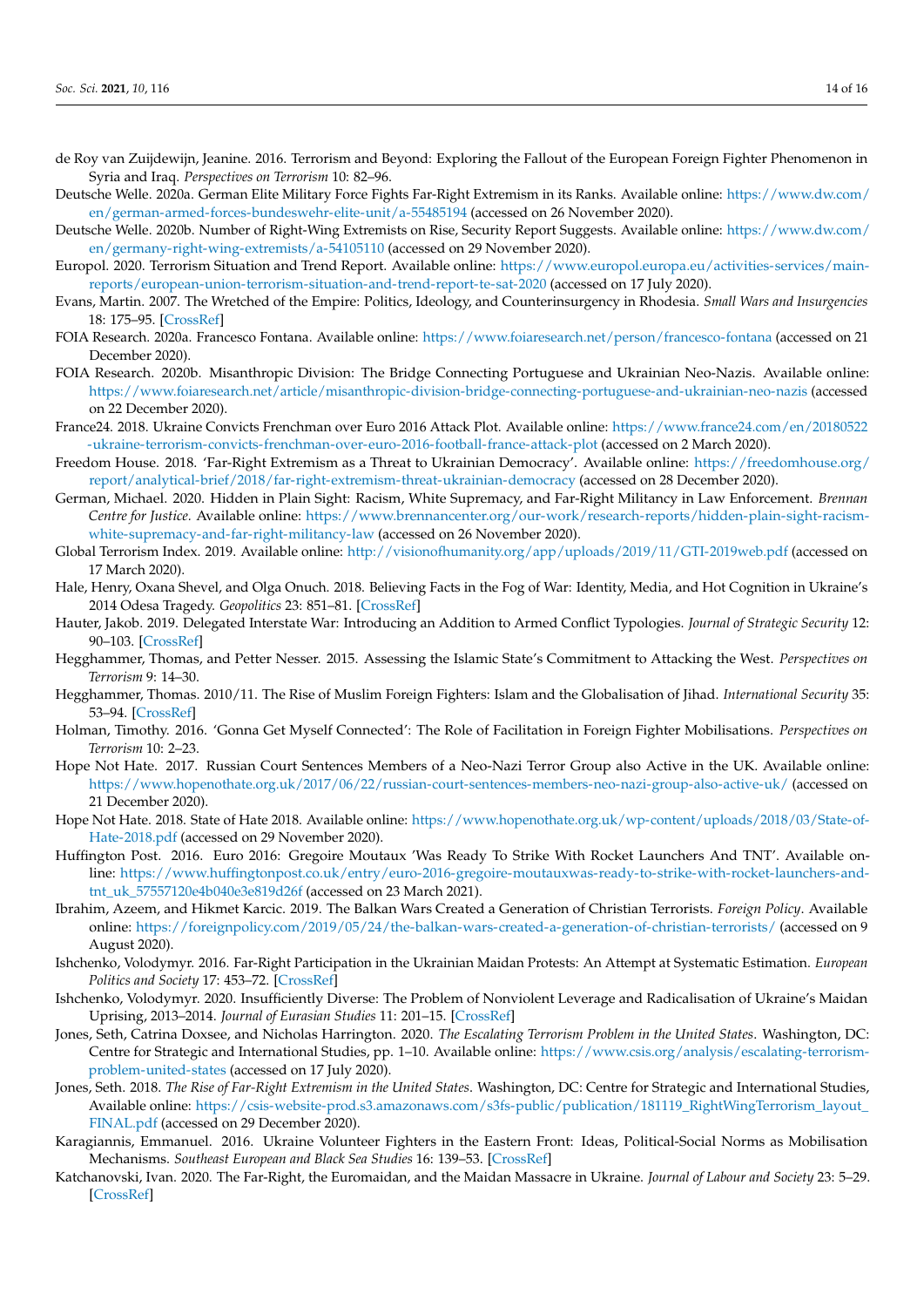- <span id="page-14-4"></span>Koch, Ariel. 2019. The Non-Jihadi Foreign Fighters: Western Right-Wing and Left-Wing Extremists in Syria. *Terrorism and Political Violence*, 1–28. [\[CrossRef\]](http://doi.org/10.1080/09546553.2019.1581614)
- <span id="page-14-0"></span>Koehler, Daniel. 2019. *Violence and Terrorism from the Far-Right: Policy Options to Counter an Elusive Threat*. The Hague: International Centre for Counter-Terrorism, pp. 1–21. Available online: [https://icct.nl/wp-content/uploads/2019/02/Koehler-Violence-and-](https://icct.nl/wp-content/uploads/2019/02/Koehler-Violence-and-Terrorism-from-the-Far-Right-February-2019.pdf)[Terrorism-from-the-Far-Right-February-2019.pdf](https://icct.nl/wp-content/uploads/2019/02/Koehler-Violence-and-Terrorism-from-the-Far-Right-February-2019.pdf) (accessed on 24 February 2020).
- <span id="page-14-5"></span>Legiec, Arkadiusz. 2019. *The Risks of Foreign Fighters in the Ukraine-Russia Conflict*. Warsaw: The Polish Institute of International Affairs, Available online: [https://www.pism.pl/publications/The\\_Risks\\_of\\_Foreign\\_Fighters\\_in\\_the\\_UkraineRussia\\_Conflict](https://www.pism.pl/publications/The_Risks_of_Foreign_Fighters_in_the_UkraineRussia_Conflict) (accessed on 10 January 2020).
- <span id="page-14-21"></span>Lewis, John, Seamus Hughes, Oren Segal, and Ryan Greer. 2020. *White Supremacist Terror: Modernising Our Approach to Today's Threat*. Washington, DC: George Washington University and the Anti-Defamation League, pp. 1–35. Available online: [https:](https://extremism.gwu.edu/sites/g/files/zaxdzs2191/f/White%20Supremacist%20Terror%20final.pdf) [//extremism.gwu.edu/sites/g/files/zaxdzs2191/f/White%20Supremacist%20Terror%20final.pdf](https://extremism.gwu.edu/sites/g/files/zaxdzs2191/f/White%20Supremacist%20Terror%20final.pdf) (accessed on 28 July 2020).
- <span id="page-14-17"></span>Lister, Tim. 2020. The Nexus between Far-Right Extremists in the United States and Ukraine. *Counter-Terrorism Sentinel* 13: 30–41.
- <span id="page-14-7"></span><span id="page-14-6"></span>Malet, David, and Rachel Hayes. 2018. Foreign Fighter Returnees: An Indefinite Threat? *Terrorism and Political Violence*, 1–19. [\[CrossRef\]](http://doi.org/10.1080/09546553.2018.1497987) Malet, David. 2013. *Foreign Fighters: Transnational Identity in Civil Conflicts*. Oxford: Oxford University Press.
- <span id="page-14-10"></span>Mammone, Andrea, Emmanuel Godin, and Brian Jenkins, eds. 2012. *Mapping the Extreme Right in Contemporary Europe*. London: Routledge.
- <span id="page-14-8"></span>Milton, Daniel. 2020. Lessons from September 11 about the Post-Conflict Threat Posed by Foreign Terrorist Fighters. *Journal of Policing, Intelligence, and Counter-Terrorism* 15: 136–53. [\[CrossRef\]](http://doi.org/10.1080/18335330.2020.1725097)
- <span id="page-14-20"></span>Muraskaite, Elge. 2020. *Foreign Fighters in Ukraine: Assessing Potential Risks*. Vilnius: Vilnius Institute, Available online: [https://](https://vilniusinstitute.lt/wp-content/uploads/2020/02/FOREIGN-FIGHTERS-IN-UKRAINE-ASSESSING-POTENTIAL-RISKS.pdf) [vilniusinstitute.lt/wp-content/uploads/2020/02/FOREIGN-FIGHTERS-IN-UKRAINE-ASSESSING-POTENTIAL-RISKS.pdf](https://vilniusinstitute.lt/wp-content/uploads/2020/02/FOREIGN-FIGHTERS-IN-UKRAINE-ASSESSING-POTENTIAL-RISKS.pdf) (accessed on 29 December 2020).
- <span id="page-14-22"></span>New York Times. 2016. Finger Pointed at Russians in Alleged Coup Plot in Montenegro. Available online: [https://www.nytimes.com/](https://www.nytimes.com/2016/11/26/world/europe/finger-pointed-at-russians-in-alleged-coup-plot-in-montenegro.html) [2016/11/26/world/europe/finger-pointed-at-russians-in-alleged-coup-plot-in-montenegro.html](https://www.nytimes.com/2016/11/26/world/europe/finger-pointed-at-russians-in-alleged-coup-plot-in-montenegro.html) (accessed on 21 December 2020).
- <span id="page-14-12"></span>New York Times. 2018. Rhodesia's Dead—But White Supremacists Have Given It New Life Online. Available online: [https:](https://www.nytimes.com/2018/04/10/magazine/rhodesia-zimbabwe-white-supremacists.html) [//www.nytimes.com/2018/04/10/magazine/rhodesia-zimbabwe-white-supremacists.html](https://www.nytimes.com/2018/04/10/magazine/rhodesia-zimbabwe-white-supremacists.html) (accessed on 22 July 2020).
- <span id="page-14-16"></span>Pokalova, Elena. 2019. Driving Factors behind Foreign Fighters in Syria and Iraq. *Studies in Conflict and Terrorism* 42: 798–818. [\[CrossRef\]](http://doi.org/10.1080/1057610X.2018.1427842)
- <span id="page-14-23"></span>Popular Front. 2020. The Battle between Far-Left and Far-Right Yellow Vest Protestors in France. Available online: [https://www.](https://www.popularfront.co/left-right-yellow-vest) [popularfront.co/left-right-yellow-vest](https://www.popularfront.co/left-right-yellow-vest) (accessed on 22 December 2020).
- <span id="page-14-14"></span>Radio Free Europe/Radio Liberty. 2020a. Deal Reached for Ukraine Ceasefire From July 27. Available online: [https://www.rferl.org/](https://www.rferl.org/a/ukraine-cease-fire-russia-minsk-group/30742496.html) [a/ukraine-cease-fire-russia-minsk-group/30742496.html](https://www.rferl.org/a/ukraine-cease-fire-russia-minsk-group/30742496.html) (accessed on 28 July 2020).
- <span id="page-14-24"></span>Radio Free Europe/Radio Liberty. 2020b. Report: German Neo-Nazis Training at Russian Russian Terrorist Camp. Available online: <https://www.rferl.org/a/german-neo-nazi-training-in-russia/30655860.html> (accessed on 22 December 2020).
- <span id="page-14-1"></span>Rapoport, David. 2012. The Four Waves of Modern Terrorism. In *Terrorism Studies: A Reader*. Edited by John Horgan and Kurt Braddock. Abingdon: Routledge.
- <span id="page-14-9"></span>Reed, Alastair, Johanna Pohl, and Marjolein Jegerings. 2017. *The Four Dimensions of the Foreign Fighter Threat: Making Sense of an Evolving Phenomemon*. The Hague: International Centre for Counter-Terrorism, pp. 1–17. Available online: [https://icct.nl/wp-content/](https://icct.nl/wp-content/uploads/2017/06/ICCT-Reed-Pohl-The-Four-Dimensions-of-the-Foreign-Fighters-Threat-June-2017.pdf) [uploads/2017/06/ICCT-Reed-Pohl-The-Four-Dimensions-of-the-Foreign-Fighters-Threat-June-2017.pdf](https://icct.nl/wp-content/uploads/2017/06/ICCT-Reed-Pohl-The-Four-Dimensions-of-the-Foreign-Fighters-Threat-June-2017.pdf) (accessed on 23 July 2020).
- <span id="page-14-15"></span>Rekawek, Kacper. 2020. Career Break or a New Career? Extremist Foreign Fighters in Ukraine. *Counter-Extremism Project*, 1–34. Available online: [https://www.counterextremism.com/sites/default/files/CEP%20Report\\_Career%20Break%20or%20a%20](https://www.counterextremism.com/sites/default/files/CEP%20Report_Career%20Break%20or%20a%20New%20Career_Extremist%20Foreign%20Fighters%20in%20Ukraine_April%202020.pdf) [New%20Career\\_Extremist%20Foreign%20Fighters%20in%20Ukraine\\_April%202020.pdf](https://www.counterextremism.com/sites/default/files/CEP%20Report_Career%20Break%20or%20a%20New%20Career_Extremist%20Foreign%20Fighters%20in%20Ukraine_April%202020.pdf) (accessed on 31 July 2020).
- <span id="page-14-18"></span>Russia Matters. 2020a. Is Ukraine a Hub for International White Supremacist Fighters? Available online: [https://www.russiamatters.](https://www.russiamatters.org/analysis/ukraine-hub-international-white-supremacist-fighters) [org/analysis/ukraine-hub-international-white-supremacist-fighters](https://www.russiamatters.org/analysis/ukraine-hub-international-white-supremacist-fighters) (accessed on 28 July 2020).
- <span id="page-14-19"></span>Russia Matters. 2020b. Opportunities in Ukraine Too Limited to Provide White Supremacists with Military Training. Available online: <https://www.russiamatters.org/analysis/opportunities-ukraine-too-limited-provide-white-supremacists-military-training> (accessed on 27 November 2020).
- <span id="page-14-2"></span>Russia Matters. 2020c. Rebuttal: Ukraine Is Emerging as Critical Node for White Supremacy Extremists. Available online: [https:](https://russiamatters.org/analysis/rebuttal-ukraine-emerging-critical-node-white-supremacy-extremists) [//russiamatters.org/analysis/rebuttal-ukraine-emerging-critical-node-white-supremacy-extremists](https://russiamatters.org/analysis/rebuttal-ukraine-emerging-critical-node-white-supremacy-extremists) (accessed on 30 December 2020).
- <span id="page-14-13"></span>Shekhovtsov, Anton, and Andreas Umland. 2014. The Maidan and Beyond: Ukraine's Radical Right. *Journal of Democracy* 25: 58–63. [\[CrossRef\]](http://doi.org/10.1353/jod.2014.0051)
- <span id="page-14-3"></span>Soufan Centre. 2019. White Supremacy Extremism: The Transnational Rise of the Violent White Supremacist Movement. pp. 1–79. Available online: [https://thesoufancenter.org/research/white-supremacy-extremism-the-transnational-rise-of-the-violent](https://thesoufancenter.org/research/white-supremacy-extremism-the-transnational-rise-of-the-violent-white-supremacist-movement/)[white-supremacist-movement/](https://thesoufancenter.org/research/white-supremacy-extremism-the-transnational-rise-of-the-violent-white-supremacist-movement/) (accessed on 9 January 2020).
- <span id="page-14-11"></span>Sprinzak, Ehud. 2012. Right-Wing Terrorism in a Comparative Perspective. In *Terrorism Studies: A Reader*. Edited by John Horgan and Kurt Braddock. Abingdon: Routledge.